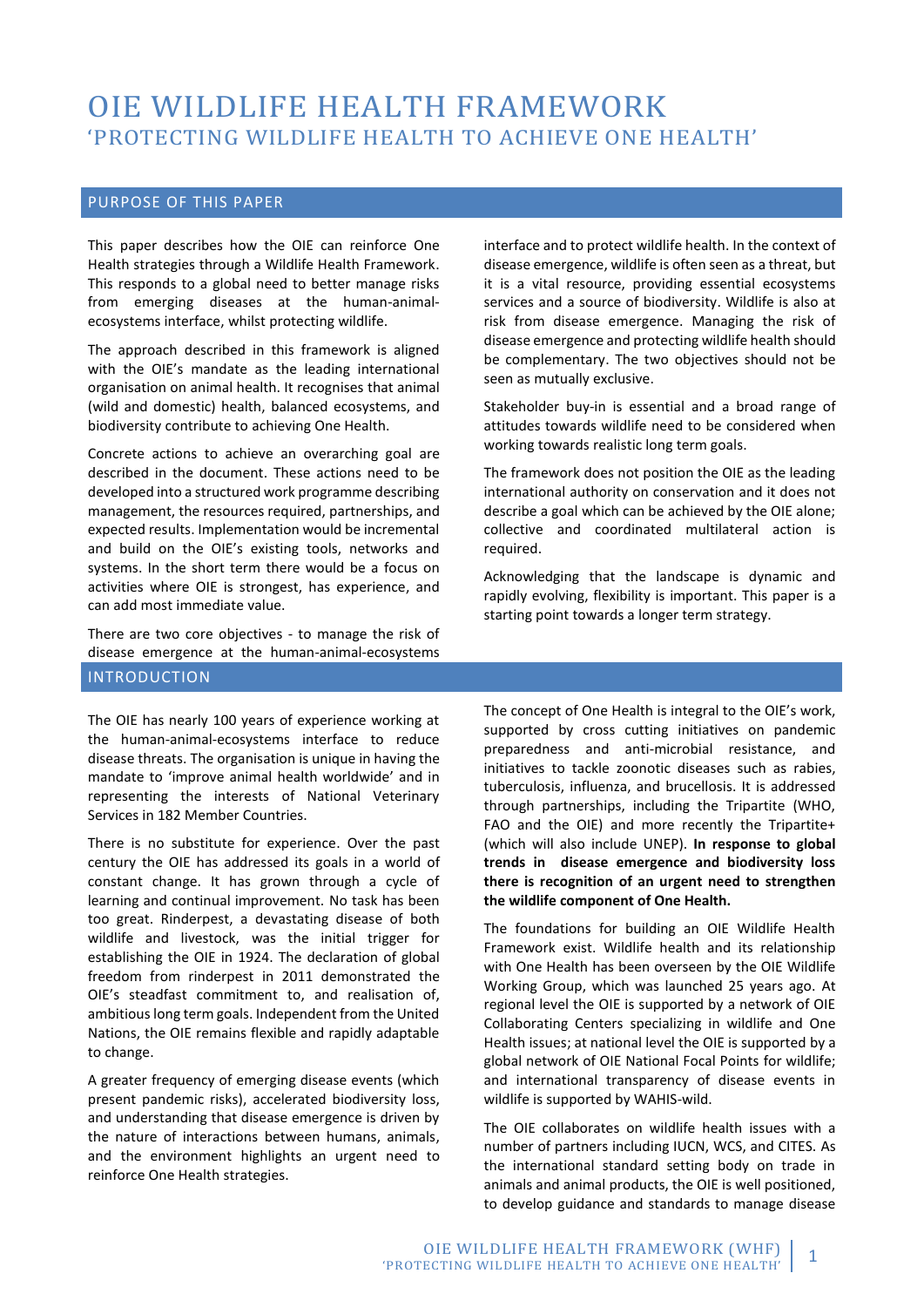risks from the legal trade in wildlife and wildlife products, while CITES is responsible for the regulation of trade in endangered species. On illegal activities, the OIE is strengthening the relationship between Veterinary Services and law enforcement authorities through its partnership with INTERPOL.

National Veterinary Services interact with wildlife to varying degrees in different parts of the world, often in partnership with other government and nongovernmental actors. The framework described in this paper aims to promote, assert and support the central role that the OIE has at the global level in setting One Health directions, and that Veterinary Services have in implementing One Health approaches at the national level.

The Wildlife Health Framework is consistent with the mandate of the OIE and aligns closely with objectives of its 6th and 7th (draft) Strategic plans, including collaboration with multisectoral partners, responding to member needs, based on science and strengthening data governance.

To reach the aspirational goal of 'protecting wildlife health to achieve One Health' will require the concerted effort of numerous different actors (international organisations, NGOs, governments, the private sector entities, and other communities across several sectors) towards common goals. The OIE will need to enhance its relationship with existing partners and identify new partners, whilst articulating its role and value. Since various actors will have different interests, advocacy, partnership and mutual understanding will be needed to ensure coordinated multisectoral action at the humananimal-ecosystems interface.

It will be important to highlight the opportunities provided by a Wildlife Health Framework (which include benefits to public health, and animal health and welfare) to different stakeholders. For the primary stakeholders of Veterinary Services benefits include reduced risks to livestock from emerging diseases, and reduced disruption to supply chains and trade by reducing the risk of future pandemics

The development of this OIE Wildlife Health Framework has been a collaborative effort involving contributions from OIE Staff in HQ and the Regions, the OIE Wildlife Working Group, international partners, OIE Delegates and National Focal Points for Wildlife, and integrated the views and expectations of OIE members (collected through a survey and two global webinars attended by over 350 stakeholders). This version is the final version, taking into consideration additional comments from the OIE Partners and final comments from the OIE Wildlife Working Group.

#### BACKGROUND

Wildlife is essential to maintain ecosystems services. For example, animals such as bats, often seen as deadly virus carriers, are in fact keystone species of many ecosystems worldwide. Seed dispersors, pollinators and insect population controllers, the more than 1,400 species of bats living on the planet play a vital role in maintaining healthy and functioning ecosystems that grealty benefit humans. The disappearance of some of these species due to deadly pathogens or other factors (e.g. human activity and natural events) would have important ecological, socio-economic, and global health impacts. Population sizes of wild vertebrate species mammals, birds, reptiles, amphibians, and fish - have declined by 52 percent over the last 40 years<sup>1</sup>. A recent report showed that one million wild animal and plant species are now threatened with extinction, many within decades, more than ever before in human history<sup>2</sup>. Therefore, wildlife health deserves investment and attention.

Humans and animals share the same ecosystems and therefore, human health, animal health and environmental health are interconnnected. Pathogens

and diseases have evolved with human and animal populations.

The agricultural revolution was an important milestone for both humans, animals and pathogens. It was marked for humans by the estalishment of sedentary and growing communities, resulting in increased population density. Animals became domesticated and lived closely with humans and followed them. These factors gave pathogens a spectacular opportunity to evolve and spread. For millenia, pathogens jumped the species barrier from humans to animals and vice versa. Increased interactions between humans, wildlife and domestic animals (as a result of population growth, human activities and unsustainable consumption models) has put unprecedented pressure on the mechanisms for disease emergence. In the past 20 years, most (60.3%) emerging infectious diseases affecting humans had an animal origin and the majority of these (71.8%) came from from wildlife. Emerging infectious diseases also affect domestic animals and widlife.

<sup>&</sup>lt;sup>1</sup> [Living Planet Report. WWF. 2014](http://assets.worldwildlife.org/publications/723/files/original/WWF-LPR2014-low_res.pdf?1413912230&_ga=2.151709565.578711257.1605283659-825177715.1605283659)

<sup>&</sup>lt;sup>2</sup> IPBES Global Assessment Report on Biodiversity and [Ecosystem Services Report. 2019.](http://www.ipsnews.net/2020/02/planet-burns-one-million-species-worlds-eco-system-danger-extinction/)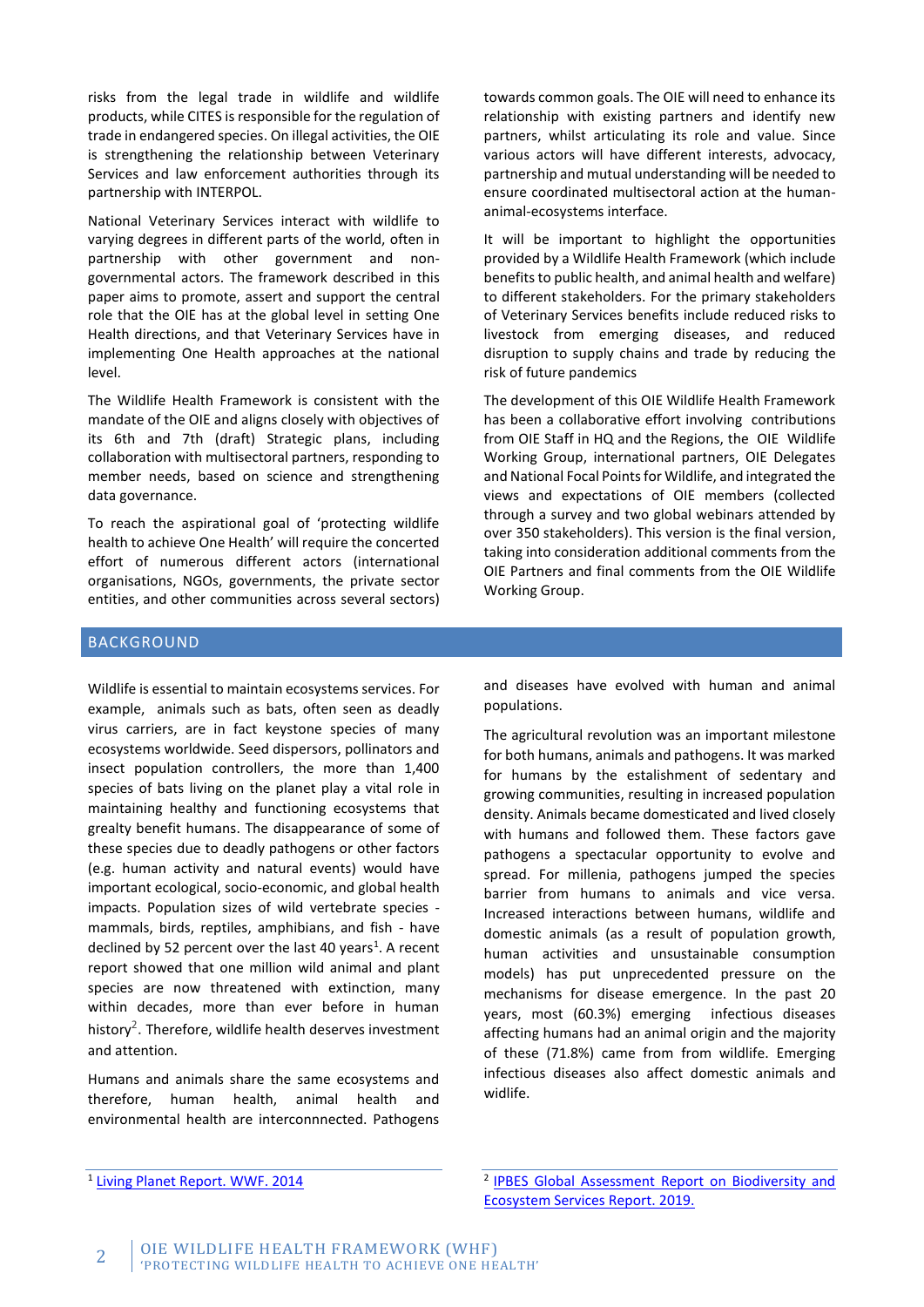Although the broad drivers of disease emergence are generally accepted the life cycles and dynamics of many emerging pathogens are not yet fully understoood. Therefore, continuous scientific, socio-economic and anthropological studies will need to accompany the development of risk management and mitigation strategies. Surveillance systems for pathogens in wildlife are of foundational importance in understanding, preventing and controlling spill-over of pathogens at the human-livestock-wildlife interface.

Unregulated wildlife trade and exploitation has been identified as a risk factor for disease emergence and spread. Wildlife trade is broad, highly complex and provides opportunities whilst also creating risks. Wildlife species are an important source of protein and income for vulnerable local and rural communities. Yet the

unsustainable and unsafe exploitation of wildlife may pose threats to animal health and welfare whilst contributing to the impoverishment of biodiversity and species declines, and the depletion of natural resources worldwide, resulting in serious public health problems.

Veterinary Services are the national Competent Authority responsible for ensuring animal health and welfare and are often at the forefront of zoonotic disease management.They can play a central role in reducing the risk of disease emergence and spillover at the human-animal-ecosystem interface. Veterinary Services can promote early detection of diseases in wildlife through solid surveillance systems, safe trade of wildlife, and the maintainance of wildlife health to support healthy ecosystems. However, many Veterinary Services around the world currently lack the capacity and resources, as well as the appropriate regulatory and One Health, multisectoral collaboration frameworks to fulfil their potential in this area.

The World Organisation for Animal Health has a unique role to play in addressing global animal health threats by working with its 182 Members, represented by National Veterinary Services, to set ambitious goals and to work towards them by sharing knowledge, setting international standards, advocating, mobilisng resources and building capacity, working with partners, and by engaging its worldwide network of expertise.

International Guidelines and Standards provide a global framework to support the establishment of robust wildlife health surveillance and management systems at regional, national and local level and to guide Veterinary Services and their partners. These systems support the implementation of best practices to reduce disease risks in the context of wildlife trade and the supply chain.

A Wildlife Health Management Framework is needed to: (i) build knowledge and awareness amongst National Veterinary Services about their role in better protecting wildlife health and (ii) strengthen OIE Members' capacity for early detection of pathogens in wildlife, wildlife surveillance and management systems, information management, risk assessment, and implementation of mitigation measures. This will support the creation of an enabling environment and foster sustainable partnerships between Veterinary Services, wildlife management authorities and other relevant partners in public health, wildlife conservation, scientific academic bodies and the environment sector, among others.

## What factors are increasing zoonosis emergence? (Diseases transmitted from animals to humans)



The costs of investing in appropriate surveillance systems and networks and in wildlife health management are not negligible, but the costs and risks of not doing so are much greater both from a public health and from a conservation standpoints. Therefore, coordinated global action is needed now, more than ever, to ensure that wildlife health is actually fully integrated in the One Health discussions along with environment sector and is adequately monitored and managed with the same diligence as domestic animal health. This must be built upon previous successes and lessons learned from past decades, and openly address and learn from issues and challenges.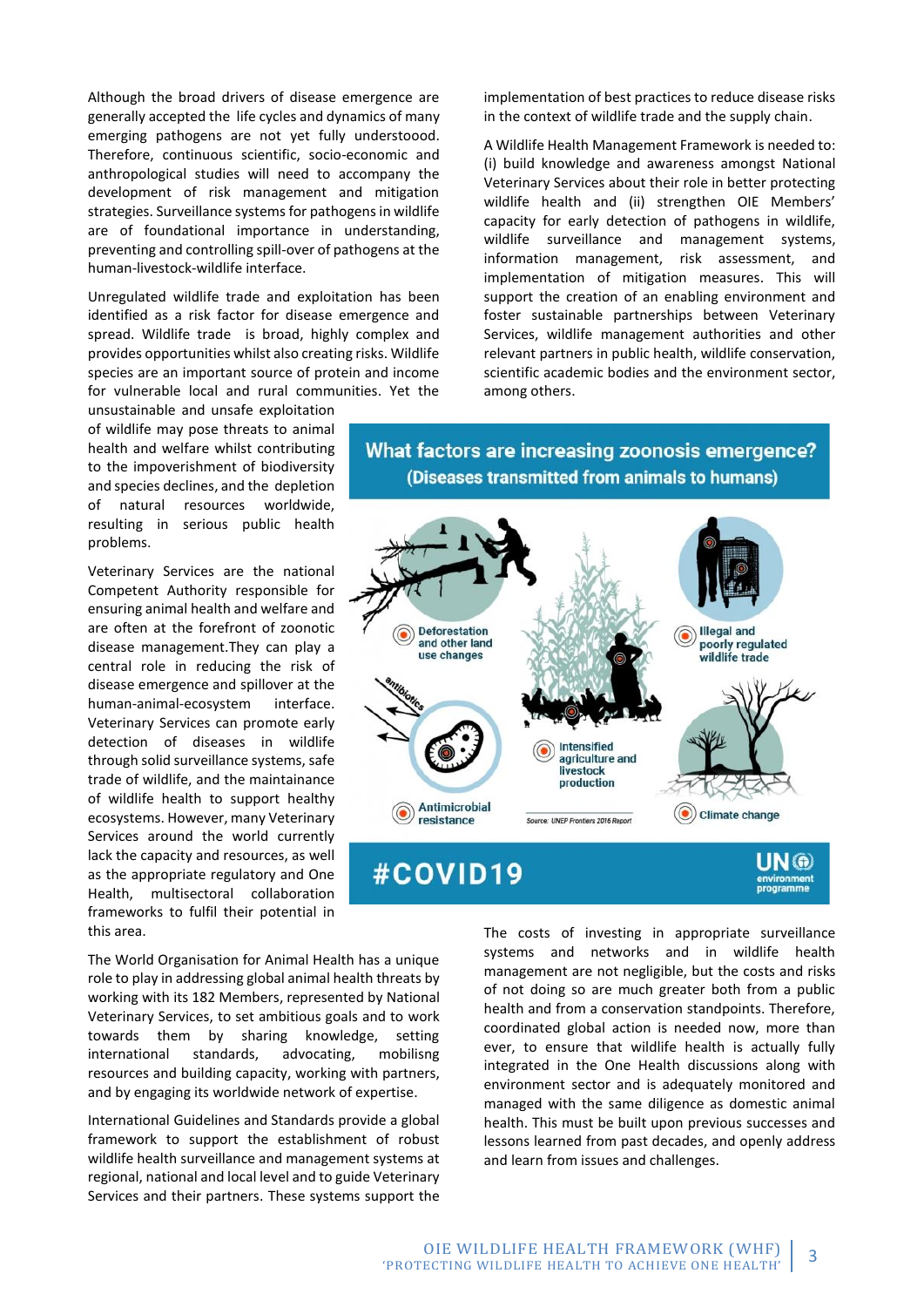#### THE APPROACH

The overall goal of the framework is to 'protect wildlife health worldwide to achieve One Health'.

This will reduce the negative effects of diseases on public health, livestock health, wildlife populations, and animal welfare, whilst preserving the ecosystems services provided by wildlife.

This goal is supported by two objectives:

1. The first is focused on One Health, **aiming to improve the ability of OIE Members to manage the risk of pathogen emergence in wildlife and transmission at the human-animal-ecosystem interface, whilst taking into account the protection of wildlife.** 

This aims to build capacity to understand, detect, and manage disease emergence at the human animal interface, whilst recognizing the value provided by wildlife in supporting balanced ecosystems. It focuses on disease risks which arise from the interaction between humans, animals (wild and domestic) and the environment.

2. The second objective to support **OIE Members to improve surveillance systems, early detection, notification and management of wildlife diseases.** This objective is focussed on protecting wildlife health through disease monitoring, early detection of disease threats, and transforming global animal disease data (reported to the OIE by its Member Countries) into something which can be used to better manage wildlife health. The determinants of wildlife health do go beyond infectious disease events, but wildlife diseases may threaten wildlife health and biodiversity and they may be a signal of unhealthy ecosystems. Whilst OIE is focussed on disease it will need to work with partners to better integrate wildlife disease into overall wildlife and ecosystems health.

To achieve these objectives a coordinated set of actions will aim to: 1. Foster multisectoral collaboration to strengthen wildlife disease surveillance and health management; 2. Create an enabling environment to promote the role of veterinary services in wildlife health management; 3. Raise awareness of risk pathways and best practices in wildlife health and One Health management.

A theory of change was developed to describe how the OIE could better integrate wildlife health into One Health strategies by drawing on and enhancing its existing tools, networks and partnerships. The theory of change and a detailed list of work packages can be found in annexes 1 and 2.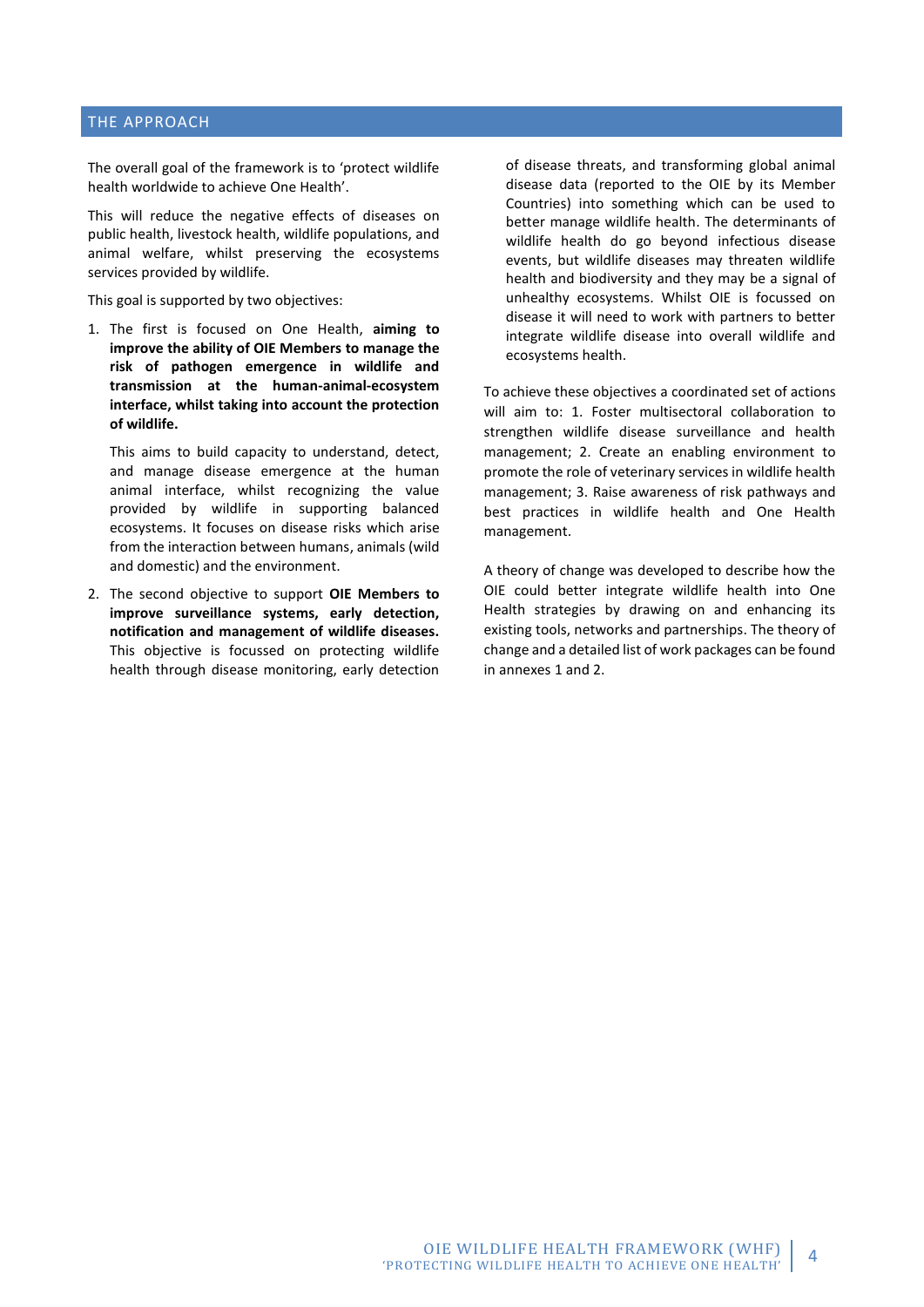## **OIE MANDATE**

## The World Organisation for Animal Health aims to improve animal health worldwide

## OVERALL GOAL OF WILDLIFE HEALTH FRAMEWORK

### **Protect wildlife health worldwide to achieve One Health**

#### OBJECTIVE 1

OIE Members improve their ability to manage the risk of pathogen emergence in wildlife and transmission at the human-animal-ecosystem interface, whilst taking into account the protection of wildlife

#### OBJECTIVE 2

OIE Members improve surveillance systems, early detection, notification and management of wildlife diseases

#### OUTCOME 1

One Health, multisectoral collaboration and capacity for wildlife health management, monitoring and surveillance systems Strengthened

#### OUTCOME 2

A political, policy and scientific environment that allows Veterinary Services to implement effective wildlife health monitoring and management promoted

#### OUTCOME 3

Awareness and knowledge of risks pathways and best practices in wildlife health and One Health management increased



Output 1 Multisectoral coordination and collaboration promoted



Output 2 Capacity in wildlife health management strengthened



Output 3 Quality data collection, reporting, analysis and use improved



Output 4 Guidelines, standards, risk reduction strategies updated & developed



Output 5 Scientific knowledge



disseminated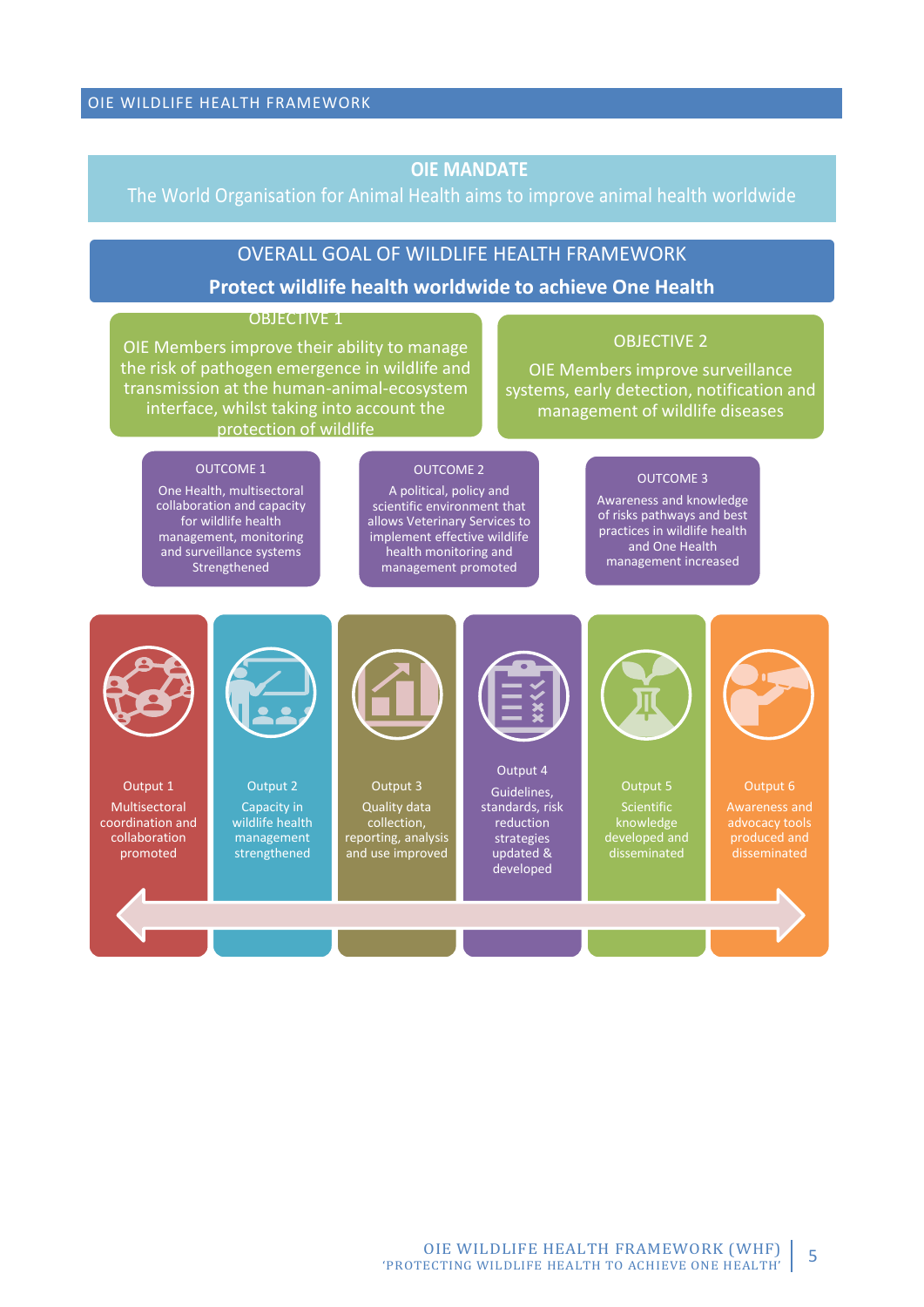|                                                         |  |                                                                                                                                                                    |                                                                                                                                                          | issues are reviewed and/or<br>Guidelines, standards and<br>integrating wildlife health<br>risk reduction strategies<br>developed                                                                                                                                                                                                                                                                                                  | and guidelines revision and<br>integrating wildlife issues in<br>OIE Observatory to monitor<br>development through OIE<br>Science-based Standards<br><b>VLSP</b> missions to support<br>standards and guidelines<br>Review requirement for<br>relevant legislation<br>implementation<br>development<br>PVS Pathway<br>procedures                                                                                                            |
|---------------------------------------------------------|--|--------------------------------------------------------------------------------------------------------------------------------------------------------------------|----------------------------------------------------------------------------------------------------------------------------------------------------------|-----------------------------------------------------------------------------------------------------------------------------------------------------------------------------------------------------------------------------------------------------------------------------------------------------------------------------------------------------------------------------------------------------------------------------------|---------------------------------------------------------------------------------------------------------------------------------------------------------------------------------------------------------------------------------------------------------------------------------------------------------------------------------------------------------------------------------------------------------------------------------------------|
|                                                         |  | OIE Members improved surveillance systems, early detection, notification<br>and management of wildlife diseases                                                    | enabled to allow Veterinary Services to implement<br>A political, policy and scientific environment is<br>wildlife health monitoring and management      | One Health, multisectoral<br>collaboration promoted<br>coordination and                                                                                                                                                                                                                                                                                                                                                           | Develop new partnerships<br>Integrate wildlife issues in<br><b>IHR-PVS National Bridging</b><br>Develop tools to improve<br>Partnership coordination<br>support OIE Members to<br>coordination group (OIE<br>on wildlife health issues<br>Veterinary Services and<br>manage wildlife health<br>collaboration between<br>CCs and OIE WWG) to<br>Establishment of a<br>issues and events<br>e.g. Tripartite +<br>wildlife sector<br>Workshops |
| Protect wildlife health worldwide to achieve One Health |  |                                                                                                                                                                    |                                                                                                                                                          | capacities to establish wildlife<br>Veterinary Services assessed<br>wildlife health management<br>around wildlife trade and<br>surveillance systems and<br>along the supply chain<br>and developed their                                                                                                                                                                                                                          | Needs and gaps assessment<br>trainings (e-learning, in situ,<br>report emerging diseases in<br>using relevant tools (PVS<br>Veterinary Services staff<br>Services at national level<br>(Laboratory twinning)<br>Develop procedures to<br>Veterinary laboratory<br>wildlife to Veterinary<br>evaluations, surveys,<br>capacity building<br>multisectoral)<br>Projects)                                                                       |
|                                                         |  | wildlife health management, monitoring and surveillance<br>One Health, multisectoral collaboration and capacity for<br>systems are strengthened                    | contributed and have access<br>wildlife diseases and related<br>to new scientific knowledge<br>on wildlife surveillance,<br>Veterinary Services<br>risks | and disseminate knowledge<br>establishments and wildlife<br>inform wildlife surveillance<br>surveillance network (OIE<br>management institutions<br>studies, epidemiology)<br>encouraged to generate<br>on wildlife health issues<br>Advocate for studies to<br>scientific, research and<br>Veterinary educational<br>economics, behavioral<br>· Enhance a functional<br>management (socio-<br>strategies and risk<br>CC network) |                                                                                                                                                                                                                                                                                                                                                                                                                                             |
|                                                         |  | OIE Members improved their ability to reduce, anticipate and manage the<br>risk of pathogen emergence and transmission at the human-animal-<br>ecosystem interface |                                                                                                                                                          | Advocacy, awareness and risk<br>communication tools about<br>concepts and behaviour<br>integrating One Health<br>change strategies are<br>wildlife health issues,<br>disseminated                                                                                                                                                                                                                                                 | • Develop a communication<br>wildlife health issues, risk<br>Adaptation, development<br>and production of tools<br>educational material in<br>• Needs assessment for<br>communication and<br>advocacy<br>strategy                                                                                                                                                                                                                           |
|                                                         |  |                                                                                                                                                                    | best practices in wildlife health management are<br>Awareness and knowledge of risk pathways and<br>increased                                            | Veterinary Services improved<br>good quality wildlife health<br>reporting and utilisation of<br>date at national and global<br>the collection, analysis,<br>level.                                                                                                                                                                                                                                                                | global wildlife health issues<br>Develop standardized data<br>Develop and enhance the<br>collection and analysis for<br>notification (OIE-WAHIS)<br>Develop regular reports<br>and alerts on emerging<br>OIE wildlife reporting<br>Training on disease<br>and on data quality<br>collection tools<br>Focal Points<br>network                                                                                                                |
| <b>IMPACT</b>                                           |  | <b>OUTCOMES</b>                                                                                                                                                    |                                                                                                                                                          | <b>OUTPUTS</b>                                                                                                                                                                                                                                                                                                                                                                                                                    | <b>ACTIVITIES</b>                                                                                                                                                                                                                                                                                                                                                                                                                           |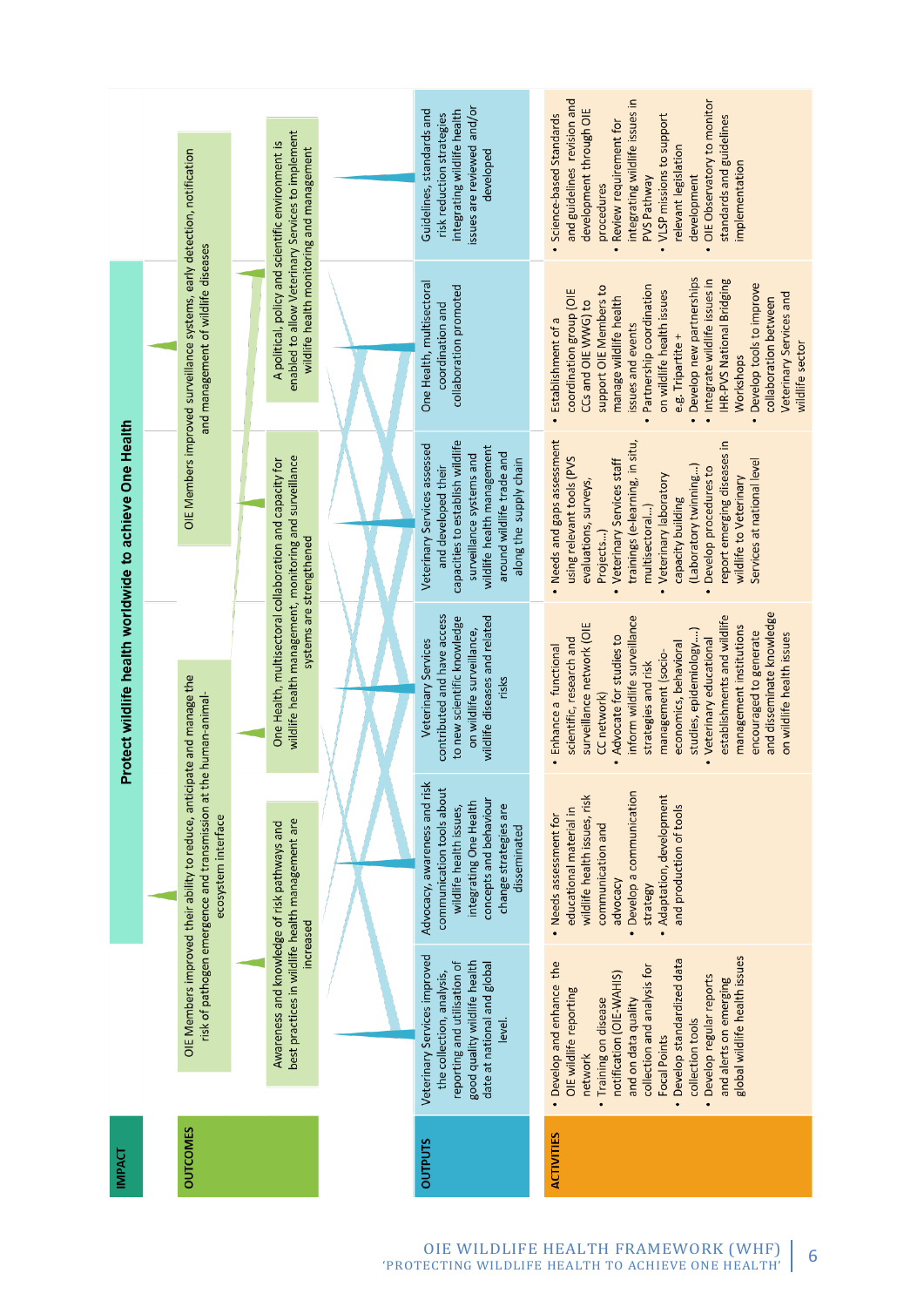#### ANNEX 1 – DETAILED ACTIVITIES/ OPPORTUNITIES FOR INVESTMENT BY RESOURCE PARTNERS

WORKING DEFINITIONS TO SUPPORT THIS FRAMEWORK (N.B. SOME OF THESE ARE DIRECTLY DRAWN FROM EXISTING INTERNATIONAL STANDARDS; OTHERS WILL BE REFINED AS A RESULT OF ACTIVITIES DESCRIBED IN THIS DOCUMENT)

- **COMPETENT AUTHORITY** means the Veterinary Authority or other Governmental Authority of a Member Country having the responsibility and competence for ensuring or supervising the implementation of animal health and welfare measures, international veterinary certification and other standards and recommendations in the Terrestrial Code and in the OIE Aquatic Animal Health Code in the whole territory [OIE *Terrestrial Animal Health Code* (2019 edition)].
- **ECOSYSTEM SERVICES** are the direct and indirect contributions of ecosystems to human well-being. They support directly or indirectly our survival and quality of life. Ecosystem services can be categorized in four main types: Provisioning, Regulating services, Habitat, and Cultural services. [\[TEEB\]](http://www.teebweb.org/)
- **EMERGING DISEASE** means a new occurrence in an animal of a disease, infection or infestation, causing a significant impact on animal or public health resulting from: (1) a change of a known pathogenic agent or its spread to a new geographic area or species; or (2) a previously unrecognised pathogenic agent or disease diagnosed for the first time [OIE *Terrestrial Animal Health Code* (2019 edition)].
- **OIE INTERNATIONAL STANDARDS** refer to two Codes (OIE Terrestrial Animal Health Code and OIE Aquatic animal code) and 2 Manuals (OIE Manual of Diagnostic Tests for Aquatic Animals and Manual of Diagnostic Tests and Vaccines for Terrestrial Animals).
- **OIE OBSERVATORY** is a mechanism for monitoring the implementation of OIE International Standards and to ensure that they are relevant and fit for purpose.
- **OIE WORKING GROUP ON WILDLIFE** founded in 1994, informs and advises the OIE on all health problems relating to wild animals, whether in the wild or in captivity. It reports to the OIE Director General who transmit the report, or relevant parts of it, to the appropriate Specialist Commissions of OIE. It has prepared recommendations and oversees numerous scientific publications on the surveillance and control of the most important specific wildlife diseases. The Working Group comprises 7 world-leading scientific experts in their subject areas. It normally holds annually one face-to-face meeting in Paris and it meets by teleconference two or more times each year**.**
- **SURVEILLANCE** means the systematic ongoing collection, collation, and analysis of information related to animal health and the timely dissemination of information so that action can be taken [OIE *Terrestrial Animal Health Code* (2019 edition)].
- **SURVEILLANCE SYSTEM** means the use of one or more surveillance components to generate information on the health status of animal populations[OIE *Terrestrial Animal Health Code* (2019 edition)].
- **REFERENCE CENTRE** is designated either as:

OIE Reference Laboratory - the principal mandate of which is to function as a world reference centre of expertise on designated pathogens or diseases; or

OIE Collaborating Centre – the principal mandate of which is to function as a world center of research, expertise, standardization of techniques and dissemination of knowledge on speciality

- **VETERINARY SERVICES** mean the governmental and non-governmental organisations that implement animal health and welfare measures and other standards and recommendations in the Terrestrial Code and the OIE Aquatic Animal Health Code in the territory. The Veterinary Services are under the overall control and direction of the Veterinary Authority. Private sector organisations, veterinarians, veterinary paraprofessionals or aquatic animal health professionals are normally accredited or approved by the Veterinary Authority to deliver the delegated functions [OIE *Terrestrial Animal Health Code* (2019 edition)].
- **VETERINARY AUTHORITY** means the Governmental Authority of a Member Country, comprising veterinarians, other professionals and paraprofessionals, having the responsibility and competence for ensuring or supervising the implementation of animal health and welfare measures, international veterinary certification and other standards and recommendations in the Terrestrial Code in the whole territory (OIE *Terrestrial Animal Health Code* (2019 edition)].
- **WILDLIFE** means feral animals, captive wild animals and wild animals. **Feral animal** is an animal of a domesticated species that now lives without direct human supervision or control. **Captive wild animal** is an animal that has a phenotype not significantly affected by human selection but that is captive or otherwise lives under direct human supervision or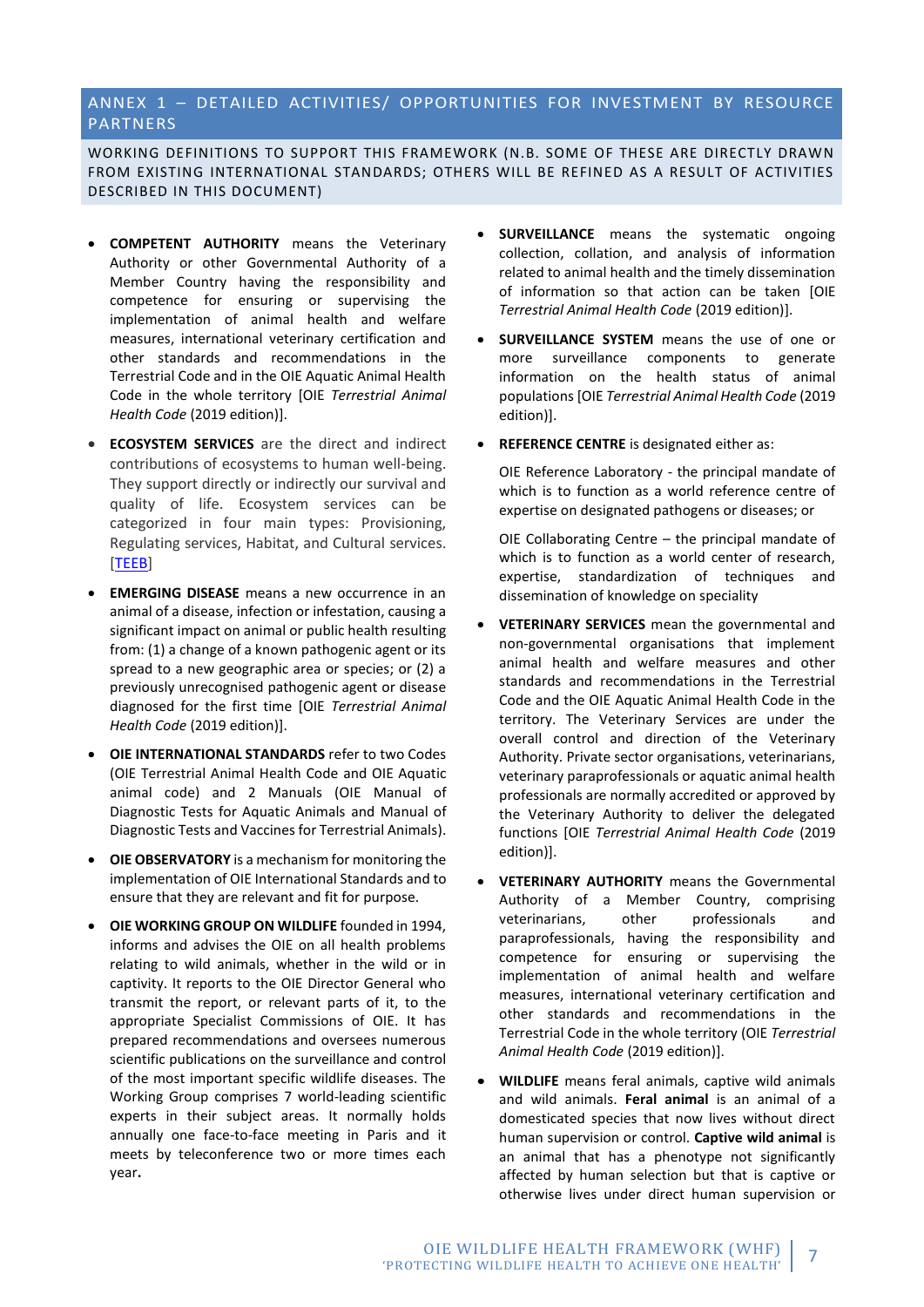control, including zoo animals and pets. **Wild animal** is an animal that has a phenotype unaffected by human selection and lives independent of direct human supervision or control [OIE *Terrestrial Animal Health Code* (2019 edition)].

- **WILDLIFE HEALTH** is a multidisciplinary concept and is concerned with multiple stressors that affect wildlife. Wildlife health can be applied to individuals, populations, and ecosystems, but its most important defining characteristics are whether a population can respond appropriately to stresses and sustain itself. (Definition coming from the following article "Promoting Wildlife Health or Fighting Wildlife Disease: Insights from history, philosophy, an science)
- **WILDLIFE HEALTH MANAGEMENT** means a system designed to optimise the physical and behavioural health and welfare of wildlife, and the ecosystems on which they depend. It includes the prevention, treatment and control of diseases and conditions affecting the individual, population, or ecological community, including the recording of illness, injuries, mortalities via targeted surveillance, sustainable wildlife management and interventions to promote wildlife health where appropriate. [adapted from OIE definition of animal health management [OIE *Terrestrial Animal Health Code* (2019 edition)].
- **WILDLIFE TRADE AND USE** means commercial and non-commercial trade in wildlife and plants – live or dead – and any products that are derived from them, and their use and consumption by consumers such as working animals, bush meat, in collections, transportation, relocation, translocation, tourism, capture, research, handling, farming, marketing, and slaughter.
- **WILDLIFE VALUE CHAIN** is composed of groups of people linked by an activity to supply a specific commodity. It incorporates the whole range of activities (including value adding processes) and relations (rules for interactions/governance) associated with production, harvest, exchange, transport and distribution of wildlife, wildlife products and by-products. [a value chain approach to animal diseases risk management – FAO, 2011]
- **WILDLIFE SUPPLY CHAIN** is a connection of all the parties, resources, businesses, and activities involved in the marketing or distribution through which wildlife and wildlife by products reach the end user $3$ .
- **ZOONOSIS** means an [infectious disease](https://en.wikipedia.org/wiki/Infectious_disease) caused by a [pathogeni](https://en.wikipedia.org/wiki/Pathogen)c agent (an infectious agent, such as a [bacterium,](https://en.wikipedia.org/wiki/Bacterium) [virus,](https://en.wikipedia.org/wiki/Virus) [parasite](https://en.wikipedia.org/wiki/Parasite) or [prion\)](https://en.wikipedia.org/wiki/Prion) that spreads between animals and humans.

[https://keydifferences.com/difference-between](https://keydifferences.com/difference-between-supply-chain-and-value-chain.html)[supply-chain-and-value-chain.html](https://keydifferences.com/difference-between-supply-chain-and-value-chain.html)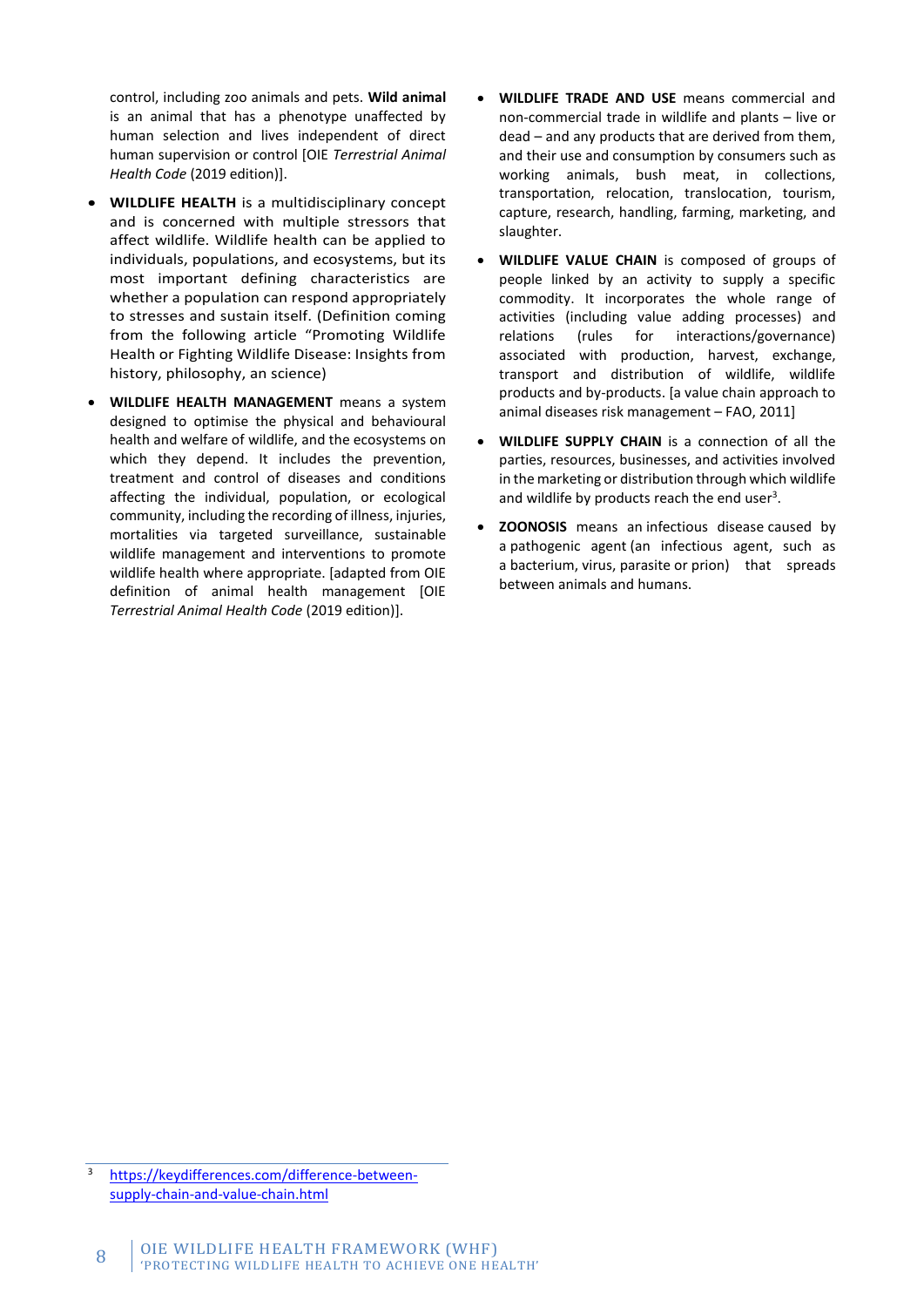#### ACRONYMS

| <b>Acronym</b>   | <b>Name</b>                                                                         |  |  |
|------------------|-------------------------------------------------------------------------------------|--|--|
| <b>CBD</b>       | Convention on Biological Diversity                                                  |  |  |
| <b>CCHF</b>      | Crimean Congo Haemorrhagic Fever                                                    |  |  |
| <b>CITES</b>     | The Convention on International Trade in Endangered Species of Wild Fauna and Flora |  |  |
| <b>CPW</b>       | Collaborative Partnership for Wildlife                                              |  |  |
| <b>EBO-SURSY</b> | Ebola Virus Surveillance Project                                                    |  |  |
| <b>EBOV</b>      | Ebola Virus                                                                         |  |  |
| <b>EIOS</b>      | Epidemic Intelligence from Open Sources                                             |  |  |
| <b>EPT</b>       | Emerging Pandemic Threats programme                                                 |  |  |
| <b>FAO</b>       | Food and Agriculture Organisation                                                   |  |  |
| <b>HIV</b>       | Human Immunodeficiency Virus                                                        |  |  |
| <b>ICFAW</b>     | International Coalition for Animal Welfare                                          |  |  |
| <b>IHR</b>       | International Health Regulations                                                    |  |  |
| <b>IUCN</b>      | International Union for Conservation of Nature                                      |  |  |
| <b>MERS</b>      | Middle East respiratory syndrome                                                    |  |  |
| <b>NBW</b>       | National Bridging Workshop                                                          |  |  |
| <b>NFP</b>       | <b>OIE National Focal Points</b>                                                    |  |  |
| <b>NGO</b>       | Non-Governmental Organisation                                                       |  |  |
| <b>PVS</b>       | Performance of Veterinary Services                                                  |  |  |
| <b>RVF</b>       | <b>Rift Valley Fever</b>                                                            |  |  |
| <b>SARS</b>      | Severe Acute Respiratory Syndrome                                                   |  |  |
| <b>UNEP</b>      | United Nation Environment Programme                                                 |  |  |
| <b>VLSP</b>      | Veterinary Legislation Support Programme                                            |  |  |
| <b>WAHIS</b>     | World Animal Health Information System                                              |  |  |
| <b>WDA</b>       | Wildlife Disease Association                                                        |  |  |
| <b>WHO</b>       | World Health Organisation                                                           |  |  |
| <b>WSPA</b>      | World Society for Protection of Animals                                             |  |  |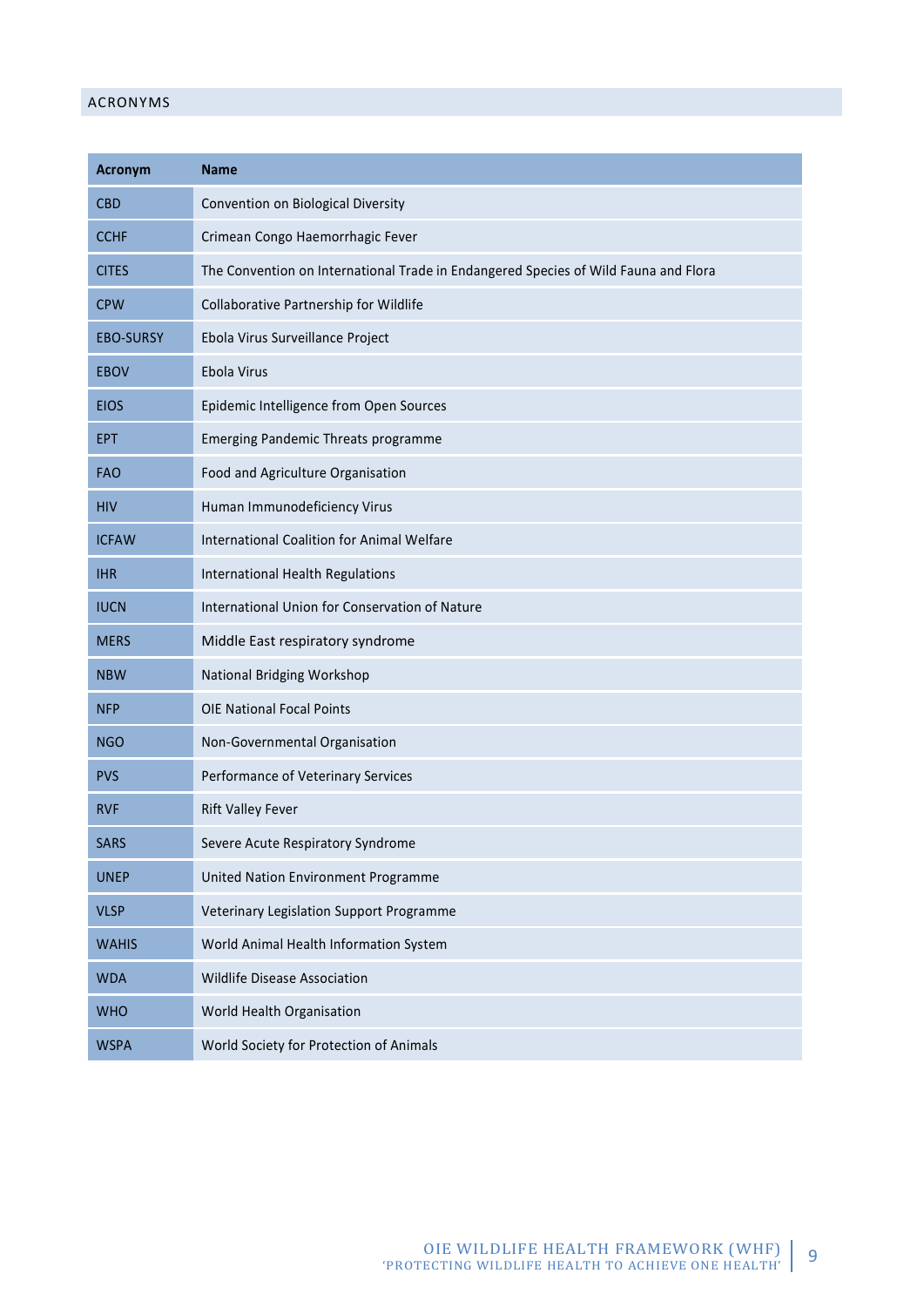## **OVERALL GOAL**

# To protect wildlife health worldwide to achieve One Health

**OBJECTIVE 1:** OIE Members improve their ability to manage the risk of pathogen emergence and transmission at the human-animal-ecosystem interface, whilst taking into account the protection of wildlife

| <b>Outcomes</b>                                                                             | Outputs                                                                                   | Activities                                                                                                                                                                                                                                                                                                                                                                                                             |
|---------------------------------------------------------------------------------------------|-------------------------------------------------------------------------------------------|------------------------------------------------------------------------------------------------------------------------------------------------------------------------------------------------------------------------------------------------------------------------------------------------------------------------------------------------------------------------------------------------------------------------|
|                                                                                             | Output 1<br>One Health,<br>multisectoral<br>coordination and<br>collaboration<br>promoted | • Conduct analysis and needs assessment of stakeholders involved in wildlife health<br>monitoring along the wildlife value/supply chain, and take stock of high risk<br>interactions and best practices for safe wildlife trade and sustainable use of wildlife                                                                                                                                                        |
|                                                                                             |                                                                                           | • Analyse gaps and strengths of current and relevant OIE Reference Centres to use and<br>strengthen their impact by establishing a global and dynamic Reference Centre<br>network to monitor and report on trends and alerts in wildlife health issues linked to<br>wildlife trade and supply chain in coordination with the Working Group on Wildlife                                                                 |
|                                                                                             |                                                                                           | . Improve functionality of partnerships with organisations working on wildlife trade-<br>related issues to become actively engaged in joint activities. Engage new key partners<br>(e.g. law enforcement agencies, conservation, animal welfare and international<br>development NGOs) in relevant collaborations on wildlife health issues linked to<br>wildlife trade and supply chain at global and regional level. |
| One Health,<br>multisectoral<br>collaboration<br>and capacity for                           |                                                                                           | . Promote functional and complementary links between Veterinary Services and wild<br>life management authorities or other relevant stakeholders to become actively<br>engaged in joint activities involving health management linked to wildlife trade and<br>supply chain                                                                                                                                             |
| wildlife health<br>management,<br>monitoring and<br>surveillance<br>systems<br>strengthened |                                                                                           | . Lead and coordinate within the Tripartite+ (WHO-FAO-OIE and UNEP) to develop<br>strategies to strengthen best practices in safe wildlife trade and sustainable use of<br>wildlife, including: capture, transportation, relocation, translocation, breeding,<br>farming, handling, usage (for food, medicine, labour), research, and risk management<br>along the wildlife value/supply chains                        |
|                                                                                             |                                                                                           | • Develop or improve specific mechanisms/tools, such as for legislation, regulation and<br>simulation exercises, IHR-PVS National Bridging Workshops, to increase collaboration<br>between Veterinary Services and wildlife management authorities or other relevant<br>key stakeholders involved in wildlife health issues linked to wildlife trade and its supply<br>chain (e.g. law enforcement)                    |
|                                                                                             |                                                                                           | • Foster collaboration at regional level with selected partners (regional economic<br>communities, regional health agencies etc.) to support the implementation of<br>identified best practices in safe wildlife trade and sustainable use of wildlife                                                                                                                                                                 |
|                                                                                             | <b>Output 2</b><br><b>Veterinary Services</b><br>assessed and<br>developed their          | . Review PVS critical competencies/other PVS Pathway components with a view to<br>integrating competencies required for safe wildlife trade and sustainable use of<br>wildlife. Collaborate with WHO to ensure JEE, PVS and One Health bridging tools<br>remain coherent and complementary.                                                                                                                            |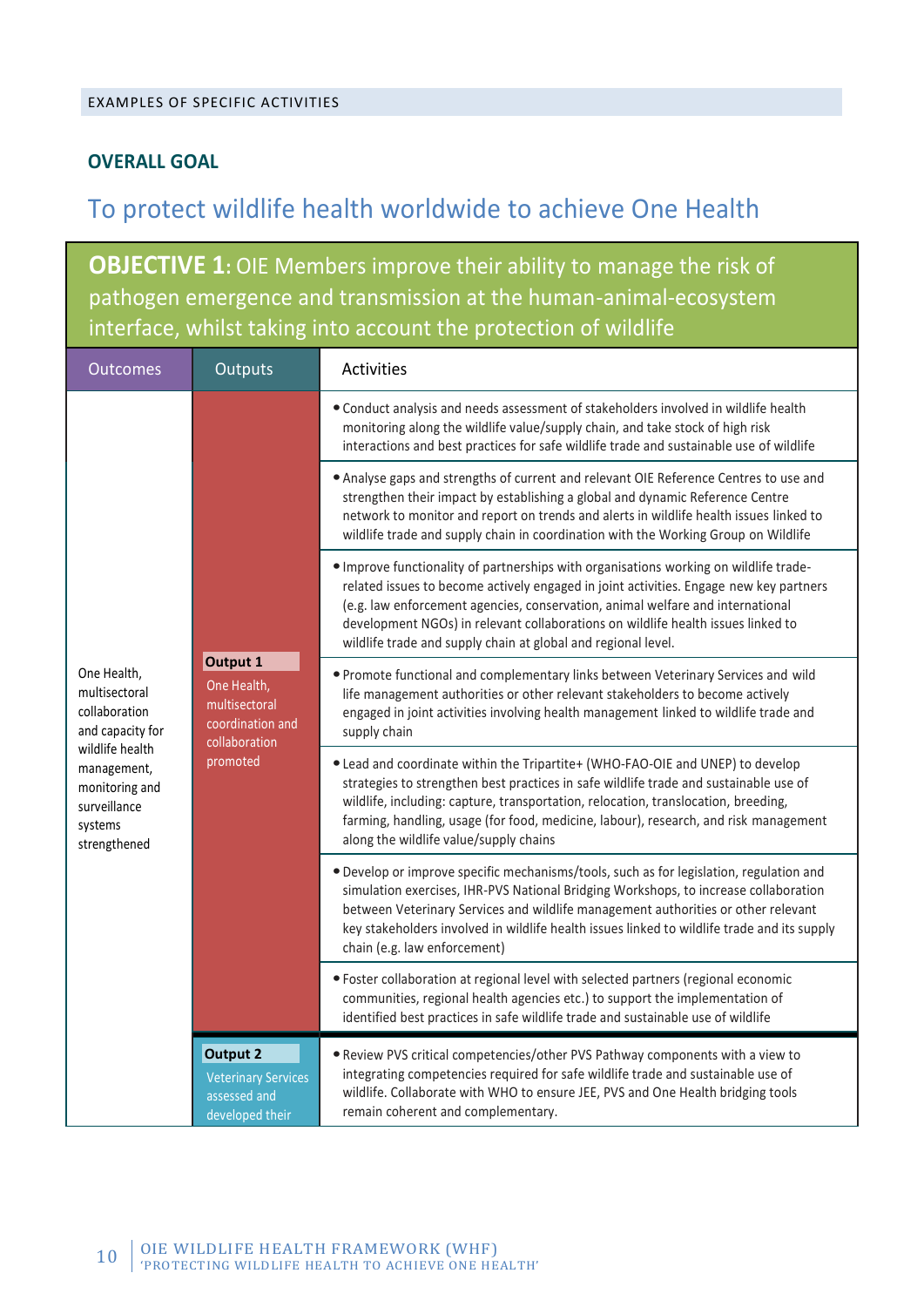**OBJECTIVE 1:** OIE Members improve their ability to manage the risk of pathogen emergence and transmission at the human-animal-ecosystem interface, whilst taking into account the protection of wildlife

| <b>Outcomes</b> | Outputs                                                                                                                                                                                       | Activities                                                                                                                                                                                                                                                                                                                                                                                                                                                                                                                       |
|-----------------|-----------------------------------------------------------------------------------------------------------------------------------------------------------------------------------------------|----------------------------------------------------------------------------------------------------------------------------------------------------------------------------------------------------------------------------------------------------------------------------------------------------------------------------------------------------------------------------------------------------------------------------------------------------------------------------------------------------------------------------------|
|                 | capacities to<br>establish wildlife<br>surveillance systems<br>and wildlife health<br>management along<br>the wildlife trade                                                                  | • Through relevant PVS Pathway missions (Legislation), support Veterinary Services in<br>integrating health (including animal welfare) management linked to wildlife trade and<br>supply chain in their legislative and regulatory activities, while cooperating with other<br>relevant stakeholders (human health, wildlife/environment, law enforcement,<br>education and research sector)                                                                                                                                     |
|                 | and supply chain                                                                                                                                                                              | . Review OIE Day One competencies curriculum, including both "OIE Guidelines on<br>Veterinary Education Core Curriculum" & "OIE Recommendations on the<br>Competencies of graduating veterinarians ('Day 1 graduates'), to assure National<br>Veterinary Services of quality" to address gaps in risk communication, risk assessment,<br>risk pathways and mitigation strategies related to wildlife health management linked<br>to wildlife trade and supply chain to ensure veterinary graduates have optimal core<br>training |
|                 |                                                                                                                                                                                               | • Conduct needs assessment of Veterinary Services' training in risk communication, risk<br>assessment, risk pathways and mitigation strategies, wildlife health management<br>linked to wildlife trade and supply chain, through the review of PVS Pathway reports,<br>targeted questionnaires and other relevant sources of data at national and regional<br>level                                                                                                                                                              |
|                 |                                                                                                                                                                                               | • Conduct a review of existing training material and of relevant training methodologies<br>on selected topics using a One Health approach, participatory approaches, community<br>engagement, adult learning methodologies, practical and simulation exercises                                                                                                                                                                                                                                                                   |
|                 |                                                                                                                                                                                               | . Develop e-learning modules/training manuals on selected topics in collaboration with<br>OIE Reference Centres on education/wildlife, with education institutions partners<br>targeting veterinary professionals, veterinary paraprofessionals, wildlife professionals,<br>and the veterinary curriculum                                                                                                                                                                                                                        |
|                 |                                                                                                                                                                                               | • Conduct multi-sectoral simulation exercises in risk communication, risk assessment,<br>risk pathways and risk management for pathogen spill-over between wildlife, domestic<br>animals and humans                                                                                                                                                                                                                                                                                                                              |
|                 |                                                                                                                                                                                               | . Conduct multisectoral regional and national workshops on the wildlife value chain,<br>health management health linked to wildlife trade and its supply chain using<br>participative approaches and simulation exercises                                                                                                                                                                                                                                                                                                        |
|                 | Output 3<br><b>Veterinary Services</b><br>improved the<br>collection, analysis,<br>reporting and<br>utilisation of good<br>quality wildlife<br>health data at<br>national and global<br>level | • Engage relevant OIE National Focal Points (NFP), along with relevant contact points<br>from partner organisations' to encourage multisectoral data sharing (wildlife health,<br>wildlife trade trends), streamlined communication and enhanced local collaboration                                                                                                                                                                                                                                                             |
|                 |                                                                                                                                                                                               | . Support the streamlining and compatibility of multisectoral databases (e.g. EIOS,<br>WAHIS, CITES, FAO) to improve overall data quality and completeness, avoid reporting<br>duplication, increase access to quality data (disease notification, wildlife trade trends,<br>species identification) decrease reporting fatigue and enhance data analysis                                                                                                                                                                        |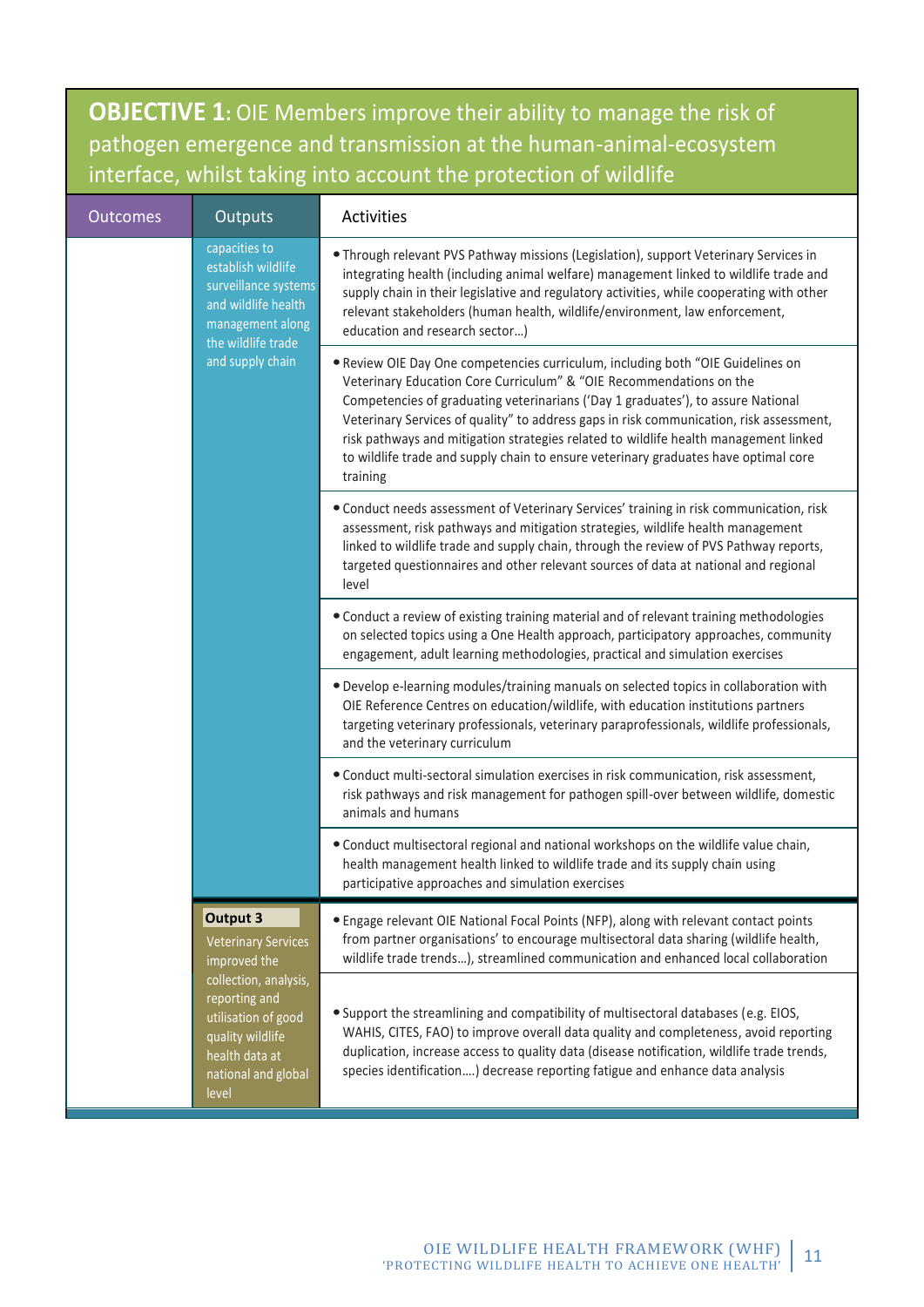**OBJECTIVE 1:** OIE Members improve their ability to manage the risk of pathogen emergence and transmission at the human-animal-ecosystem interface, whilst taking into account the protection of wildlife

| <b>Outcomes</b>                                                                                                           | Outputs                                                                                                                                                                                 | Activities                                                                                                                                                                                                                                                                                                                                                                                                                                                                                                                                            |
|---------------------------------------------------------------------------------------------------------------------------|-----------------------------------------------------------------------------------------------------------------------------------------------------------------------------------------|-------------------------------------------------------------------------------------------------------------------------------------------------------------------------------------------------------------------------------------------------------------------------------------------------------------------------------------------------------------------------------------------------------------------------------------------------------------------------------------------------------------------------------------------------------|
|                                                                                                                           | Output 4<br>Guidelines,<br>standards and risk<br>reduction strategies<br>integrating wildlife<br>health issues are<br>reviewed and/or<br>developed                                      | . Review existing OIE Standards and practical guidelines relevant to wildlife health<br>management along the wildlife value/supply chain, including trade, wild animal<br>farming, relocation/transportation, slaughter, animal welfare, markets, and food<br>safety among others to identify gaps and needs in coordination with other<br>international standard setting and regulatory bodies                                                                                                                                                       |
| A political, policy<br>and scientific<br>environment to<br>allow Veterinary<br>Services to                                |                                                                                                                                                                                         | • According to the needs identified, and in collaboration with the OIE Working Group on<br>Wildlife and the OIE Specialists Commissions, develop/update OIE Standards and<br>guidelines on wildlife health management along the wildlife value/supply chain with<br>the support of an OIE ad hoc group, composed of experts from multisectoral<br>background (law enforcement, socio-economic, CITES, Veterinary Services,<br>conservation, sustainable use of wildlife)                                                                              |
| implement<br>wildlife health<br>monitoring and<br>management<br>promoted                                                  |                                                                                                                                                                                         | . Through relevant PVS Pathway missions (Legislation), support Veterinary Services in<br>their regulatory activities related to wildlife health management along the wildlife<br>value chain, including risk assessment and risk management (including traditional<br>markets), capture and handling, wild animal farming, illegal and legal trade, slaughter<br>and consumption, and animal welfare                                                                                                                                                  |
|                                                                                                                           |                                                                                                                                                                                         | · Disseminate new and updated OIE Standards and guidelines to Veterinary Services and<br>other targeted stakeholders and support their implementation through e-learning<br>modules and multisectoral regional workshops support                                                                                                                                                                                                                                                                                                                      |
|                                                                                                                           |                                                                                                                                                                                         | . Monitor the implementation of new guidelines and standards by using the OIE<br>Observatory and collecting subsequent datasets linked to standards implementation,<br>obstacles, and mitigation strategies                                                                                                                                                                                                                                                                                                                                           |
|                                                                                                                           | <b>Output 5</b><br><b>Veterinary Services</b><br>contribute and have<br>access to new<br>scientific knowledge<br>on wildlife<br>surveillance, wildlife<br>diseases and related<br>risks | • Comprehensively review the knowledge base and case studies on high risk behaviours<br>and current practices in wildlife trade (legal/illegal) and use of wildlife (wildlife supply<br>chains), using existing databases, lessons learned from past projects scientific<br>literature, and the collective expertise available amongst Reference Centres on wildlife<br>and/or trade, Veterinary Services, and the Working Group on Wildlife                                                                                                          |
| Awareness and<br>knowledge of<br>risks pathways<br>and best<br>practices in<br>wildlife health<br>management<br>increased |                                                                                                                                                                                         | . Through the creation of an OIE ad hoc group, including experts from Veterinary<br>Services, further develop guidance on the application of risk assessment and risk<br>management principles in wildlife health management along the value/supply chain<br>including: traditional markets, capture, translocation/relocation, handling,<br>transportation, animal welfare, farming, working animals, slaughter and consumption,<br>and identify risk pathways and guidelines on the safety of scientific/research activities<br>involving wildlife. |
|                                                                                                                           |                                                                                                                                                                                         | . Through the support of scientific partners and Reference Centres on wildlife and/or<br>trade, support scientific, socio-economic and anthropological studies <sup>4</sup> on the drivers of<br>high risk practices and potential alternatives around traditional markets, capture and<br>handling, transportation, animal welfare, farming, trade, slaughter and consumption<br>of wildlife, and taking into account animal welfare.                                                                                                                |

4 [https://www.oie.int/fileadmin/Home/eng/Our\\_scientific\\_expertise/docs/pdf/COV-19/1st\\_call\\_COVID19\\_21Feb.pdf](https://www.oie.int/fileadmin/Home/eng/Our_scientific_expertise/docs/pdf/COV-19/1st_call_COVID19_21Feb.pdf) and <https://www.who.int/blueprint/priority-diseases/key-action/Roadmap-version-FINAL-for-WEB.pdf?ua=1>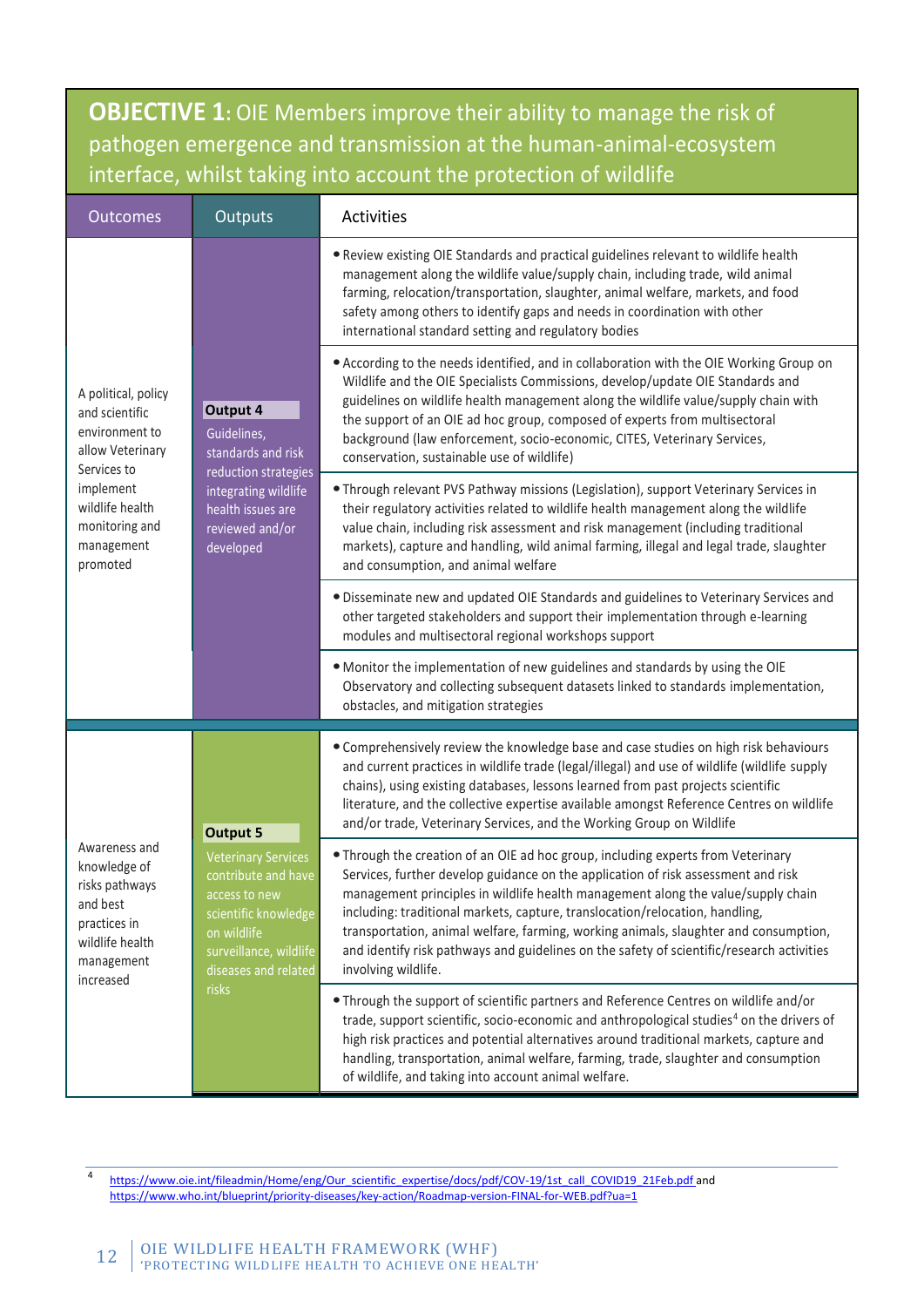**OBJECTIVE 1:** OIE Members improve their ability to manage the risk of pathogen emergence and transmission at the human-animal-ecosystem interface, whilst taking into account the protection of wildlife

| <b>Outcomes</b> | Outputs                                                                                                                                                                                                         | Activities                                                                                                                                                                                                                                                                                                                                                                                                                                                                 |
|-----------------|-----------------------------------------------------------------------------------------------------------------------------------------------------------------------------------------------------------------|----------------------------------------------------------------------------------------------------------------------------------------------------------------------------------------------------------------------------------------------------------------------------------------------------------------------------------------------------------------------------------------------------------------------------------------------------------------------------|
|                 |                                                                                                                                                                                                                 | . Develop a communication strategy to raise awareness about sanitary risks in the<br>context of wildlife trade and supply chain and to lobby targeted stakeholders involved<br>in the wildlife trade to implement best practices                                                                                                                                                                                                                                           |
|                 |                                                                                                                                                                                                                 | • Conduct a needs assessment, review existing materials and identify innovative<br>communication tools at regional level for practical communication, that focus on<br>behavioural change and prevention of spill-over events, targeting Veterinary Services,<br>at-risk local communities, wildlife management stakeholders, agriculture producers,<br>veterinary and para-veterinary schools/training institutions, One Health platforms and<br>governments              |
|                 | <b>Output 6</b><br>Advocacy,<br>awareness, and risk<br>communication<br>tools about wildlife<br>health issues,<br>integrating One<br>Health concepts and<br>behaviour change<br>strategies, are<br>disseminated | . Produce and/or adapt, at regional level, existing or new practical communication tools<br>focusing on behaviour change and disease prevention, integrating the One Health<br>concept to support best practices (and alternatives) in wildlife health management<br>along the value chain (traditional markets, capture and handling, wild animal farming,<br>relocation/translocation, animal welfare, slaughter and consumption).                                       |
|                 |                                                                                                                                                                                                                 | • Support the Veterinary Services and its partners in the local adaptation of produced<br>communication tools                                                                                                                                                                                                                                                                                                                                                              |
|                 |                                                                                                                                                                                                                 | • Support the dissemination of communication tools focusing on behaviour change and<br>prevention by Veterinary Services to targeted stakeholders through or in collaboration<br>with relevant local or regional partners, as needed, to raise awareness amongst<br>wildlife trade stakeholders and engage them in best practices (traditional markets,<br>capture and handling, wild animal farming, relocation, slaughter and consumption, as<br>well as animal welfare) |
|                 |                                                                                                                                                                                                                 | • Support Veterinary Services in lobbying and advocating to decision makers-including<br>in government, regional economic communities, donors/investment partners, and One<br>Health platforms-in securing sustainable funding and political support to implement<br>best practices in wildlife health management along the wildlife value chain, including<br>risk mitigation strategies                                                                                  |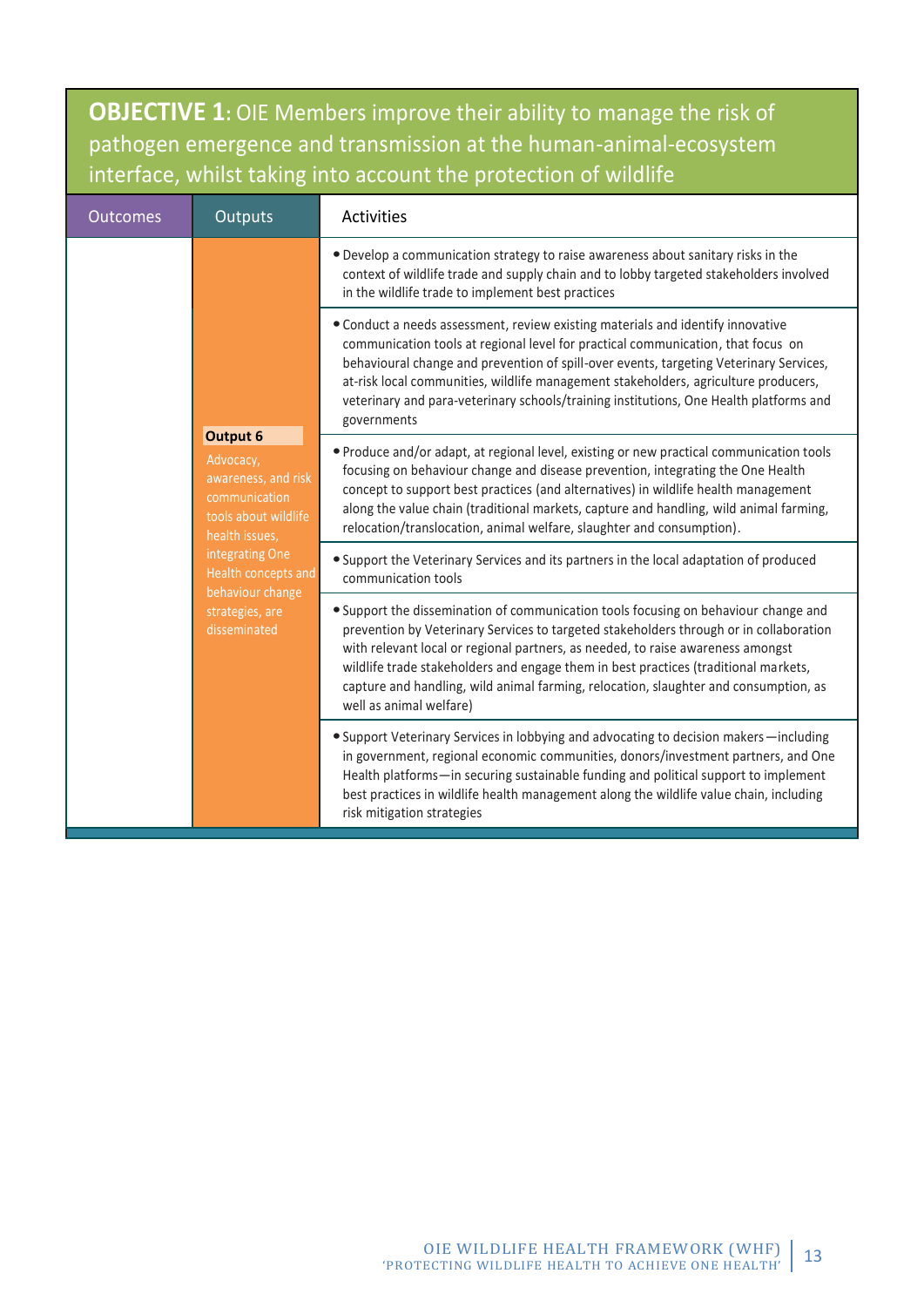| <b>OBJECTIVE 2:</b> OIE Members improve surveillance systems, early<br>detection, notification and management of wildlife diseases |                                                                                                                          |                                                                                                                                                                                                                                                                                                                                                                                                                                                                                                          |  |  |
|------------------------------------------------------------------------------------------------------------------------------------|--------------------------------------------------------------------------------------------------------------------------|----------------------------------------------------------------------------------------------------------------------------------------------------------------------------------------------------------------------------------------------------------------------------------------------------------------------------------------------------------------------------------------------------------------------------------------------------------------------------------------------------------|--|--|
| <b>Outcomes</b>                                                                                                                    | Outputs<br>Activities                                                                                                    |                                                                                                                                                                                                                                                                                                                                                                                                                                                                                                          |  |  |
|                                                                                                                                    |                                                                                                                          | • Conduct analysis and needs assessment of stakeholders involved in wildlife surveillance<br>systems, at regional and national level                                                                                                                                                                                                                                                                                                                                                                     |  |  |
|                                                                                                                                    | Output 1<br>One Health,<br>multisectoral<br>coordination and<br>collaboration<br>promoted                                | • Analyse gaps and strengths of current OIE Reference Centres which have involvement in<br>activities related to emerging zoonoses and wildlife surveillance systems and strengthen<br>their impact by establishing a global and dynamic Reference Centre network to monitor,<br>analyse, and report information about trends and alerts in emerging diseases, wildlife<br>diseases, and pathogens events and science, in coordination with the OIE Working<br>Group on Wildlife                         |  |  |
|                                                                                                                                    |                                                                                                                          | . Improve functionality of partnerships with organisations working on wildlife and in the<br>biodiversity conservation sector and engage in new partnerships to actively strengthen<br>wildlife surveillance systems (including laboratory issues and sample transportation)                                                                                                                                                                                                                             |  |  |
|                                                                                                                                    |                                                                                                                          | . Coordinate within the Tripartite+ (WHO-FAO-OIE and UNEP) to develop strategies to<br>create, sustain and strengthen surveillance systems including wildlife                                                                                                                                                                                                                                                                                                                                            |  |  |
|                                                                                                                                    |                                                                                                                          | . Develop and adapt specific mechanisms or tools (such as IHR-PVS National Bridging<br>Workshops (NBW), Tripartite zoonosis guide, JEE zoonosis sections in the IHR) to<br>promote and foster collaboration between Veterinary Services and the wildlife sector in<br>developing integrated surveillance protocols                                                                                                                                                                                       |  |  |
| One Health,<br>multisectoral<br>collaboration<br>and capacity                                                                      |                                                                                                                          | • Collaborate at regional level with selected partners (regional economic communities,<br>regional health agencies etc.) to support the development and/or the sustainable<br>implementation of integrated surveillance systems at national and regional level                                                                                                                                                                                                                                           |  |  |
| for wildlife<br>health<br>management,                                                                                              |                                                                                                                          | . Promote public private partnerships to support the establishment and/or the<br>sustainable implementation of functional sustainable surveillance systems                                                                                                                                                                                                                                                                                                                                               |  |  |
| monitoring and<br>surveillance                                                                                                     |                                                                                                                          | . Review PVS Tool critical competencies and other PVS Pathway components to integrate<br>competencies required for surveillance systems integrating wildlife                                                                                                                                                                                                                                                                                                                                             |  |  |
| systems<br>Strengthened                                                                                                            | <b>Output 2</b><br>Veterinary<br><b>Services</b>                                                                         | . Review Day One competencies curriculum, including both "OIE Guidelines on Veterinary<br>Education Core Curriculum" & "OIE Recommendations on the Competencies of<br>graduating veterinarians ('Day 1 graduates'), to assure National Veterinary Services of<br>quality" to address gaps in surveillance systems for wildlife and wildlife diseases to<br>ensure optimal core training for veterinary graduates                                                                                         |  |  |
|                                                                                                                                    | assessed and<br>developed their<br>capacities to<br>establish wildlife<br>surveillance<br>systems and<br>wildlife health | • Conduct assessment of Veterinary Services' training needs, including for advocacy,<br>community awareness and engagement, multisectoral and community-based<br>surveillance systems, emerging diseases, disease notification, governance structures,<br>partner network management and One Health approach (including intersectoral<br>collaboration/multisectoral governance), through review of PVS Pathway reports,<br>targeted questionnaires and other relevant sources of data at regional level |  |  |
|                                                                                                                                    | management<br>along the<br>wildlife trade<br>and supply chain                                                            | • Conduct review of existing training material and take stock of relevant training<br>methodologies on selected topics using One Health approach, participatory approaches,<br>community engagement, adult learning methodologies, simulations and practical<br>exercises                                                                                                                                                                                                                                |  |  |
|                                                                                                                                    |                                                                                                                          | . Develop e-learning modules/training manuals on selected topics in collaboration with<br>OIE Reference Centres on education/wildlife, education partners targeting veterinary<br>professionals, veterinary paraprofessionals, wildlife schools, as well as the veterinary<br>curriculum and dissemination through the OIE e-learning platform                                                                                                                                                           |  |  |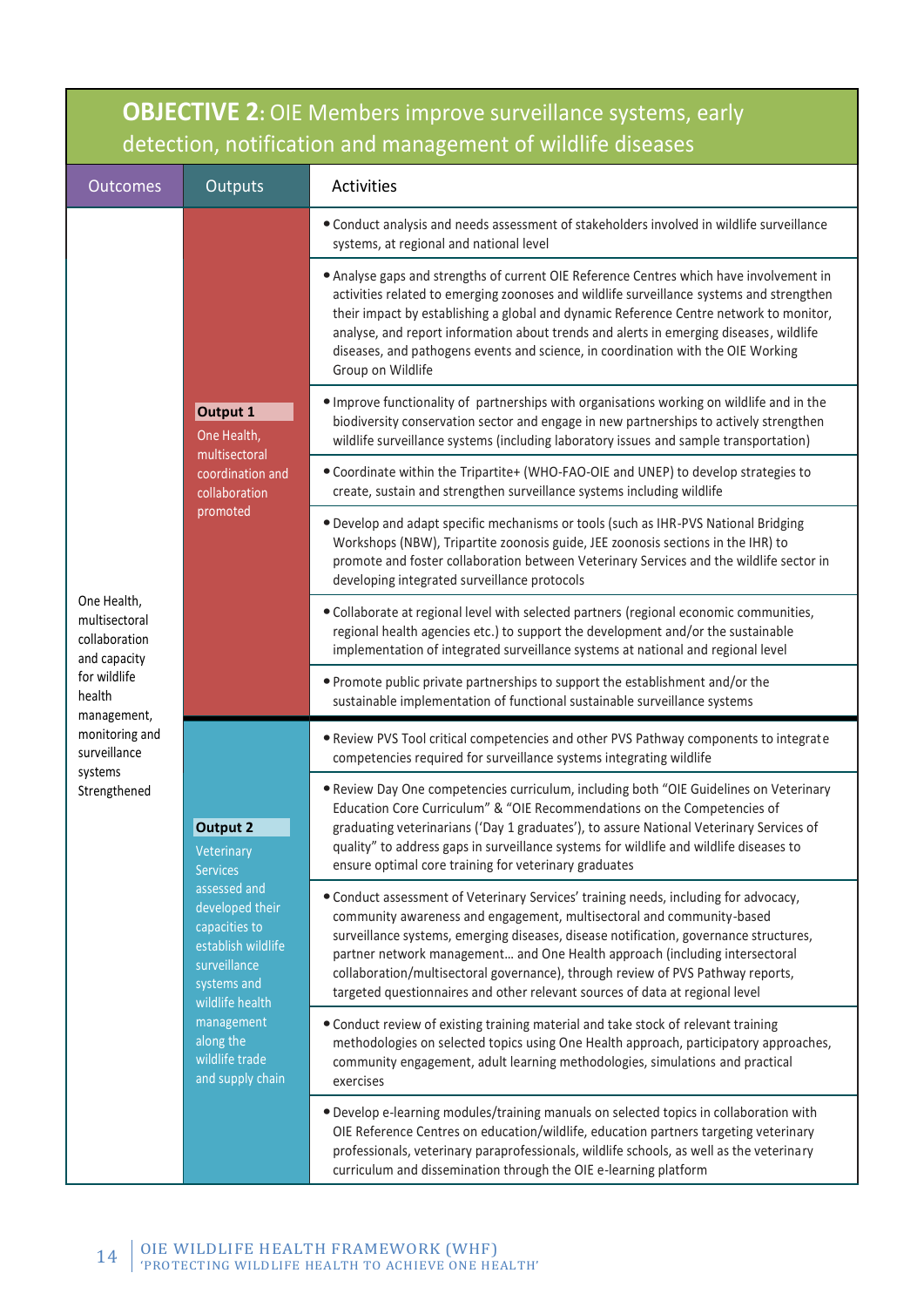| <b>OBJECTIVE 2: OIE Members improve surveillance systems, early</b><br>detection, notification and management of wildlife diseases |                                                                                                                                                         |                                                                                                                                                                                                                                                                                                                                                                                                                                                                                                          |  |  |
|------------------------------------------------------------------------------------------------------------------------------------|---------------------------------------------------------------------------------------------------------------------------------------------------------|----------------------------------------------------------------------------------------------------------------------------------------------------------------------------------------------------------------------------------------------------------------------------------------------------------------------------------------------------------------------------------------------------------------------------------------------------------------------------------------------------------|--|--|
| <b>Outcomes</b>                                                                                                                    | Outputs                                                                                                                                                 | Activities                                                                                                                                                                                                                                                                                                                                                                                                                                                                                               |  |  |
|                                                                                                                                    |                                                                                                                                                         | • Conduct multisectoral regional and national workshops on community-based<br>surveillance in wildlife and integrated protocols of surveillance development using<br>participative approaches and simulation exercises                                                                                                                                                                                                                                                                                   |  |  |
|                                                                                                                                    |                                                                                                                                                         | . In coordination with the OIE Biological Standard Commission assess Veterinary<br>laboratory capacity to integrate wildlife health management using PVS Sustainable<br>Laboratories missions and/or other assessment tools (FAO Laboratory Mapping Tool,<br>and analysis of data collected through the analysis of OIE-WAHIS data on country<br>laboratory and diagnostic capacities)                                                                                                                   |  |  |
|                                                                                                                                    |                                                                                                                                                         | • Strengthen cross-cutting veterinary laboratory capacity on surveillance in wildlife, risk<br>management and mitigation measures, specific emerging diseases involving wildlife,<br>wildlife disease to develop diagnostic test capacity, through the OIE Laboratory Twinning<br>Programme                                                                                                                                                                                                              |  |  |
|                                                                                                                                    |                                                                                                                                                         | • Identify and engage local/regional partnerships to support the Veterinary Services in<br>implementing actions to conduct surveillance in wildlife, as needed                                                                                                                                                                                                                                                                                                                                           |  |  |
|                                                                                                                                    |                                                                                                                                                         | • Identify and implement actions to support the voluntary reporting of OIE non-listed<br>diseases and mandatory reporting of OIE listed diseases affecting wildlife                                                                                                                                                                                                                                                                                                                                      |  |  |
|                                                                                                                                    |                                                                                                                                                         | . Review the wildlife disease data collected by the OIE and other sources of information,<br>and perform subsequent analyses and feedback to OIE Members to ensure maximal<br>utility for risk assessment and risk management for member countries                                                                                                                                                                                                                                                       |  |  |
|                                                                                                                                    | <b>Output 3</b><br>Veterinary<br><b>Services</b>                                                                                                        | • Conduct advocacy/communication campaign to incentivise reporting of wildlife diseases<br>(and de-stigmatise wildlife diseases in the context of perceived impact on livestock<br>trade)                                                                                                                                                                                                                                                                                                                |  |  |
|                                                                                                                                    | improved the<br>collection,<br>analysis,<br>reporting and<br>utilisation of<br>good quality<br>wildlife health<br>data at national<br>and global level. | • Engage relevant OIE National Focal Points (NFP) in an interactive and dynamic network,<br>during and between regular OIE seminars (e.g. through creation of a social media type<br>platform, sharing relevant information and documents). Encourage NFPs to utilise,<br>review, and analyse wildlife disease data by providing training (in analysis etc.) and a<br>forum for sharing ideas and information                                                                                            |  |  |
|                                                                                                                                    |                                                                                                                                                         | . Deliver training courses to relevant OIE National Focal Points on establishing wildlife<br>disease reporting systems, including best practices on information management<br>technology, standardized data collection methodologies, integrating protecting<br>information, data quality and analysis, translating data into information, managing the<br>whole system, and improve the reactiveness of disease notification reporting to OIE-<br>WAHIS through the development of general guidance/SOP |  |  |
|                                                                                                                                    |                                                                                                                                                         | . Develop a specific e-learning module to encourage reporting of wildlife diseases through<br>the OIE-WAHIS system, highlighting the utility of the data                                                                                                                                                                                                                                                                                                                                                 |  |  |

Г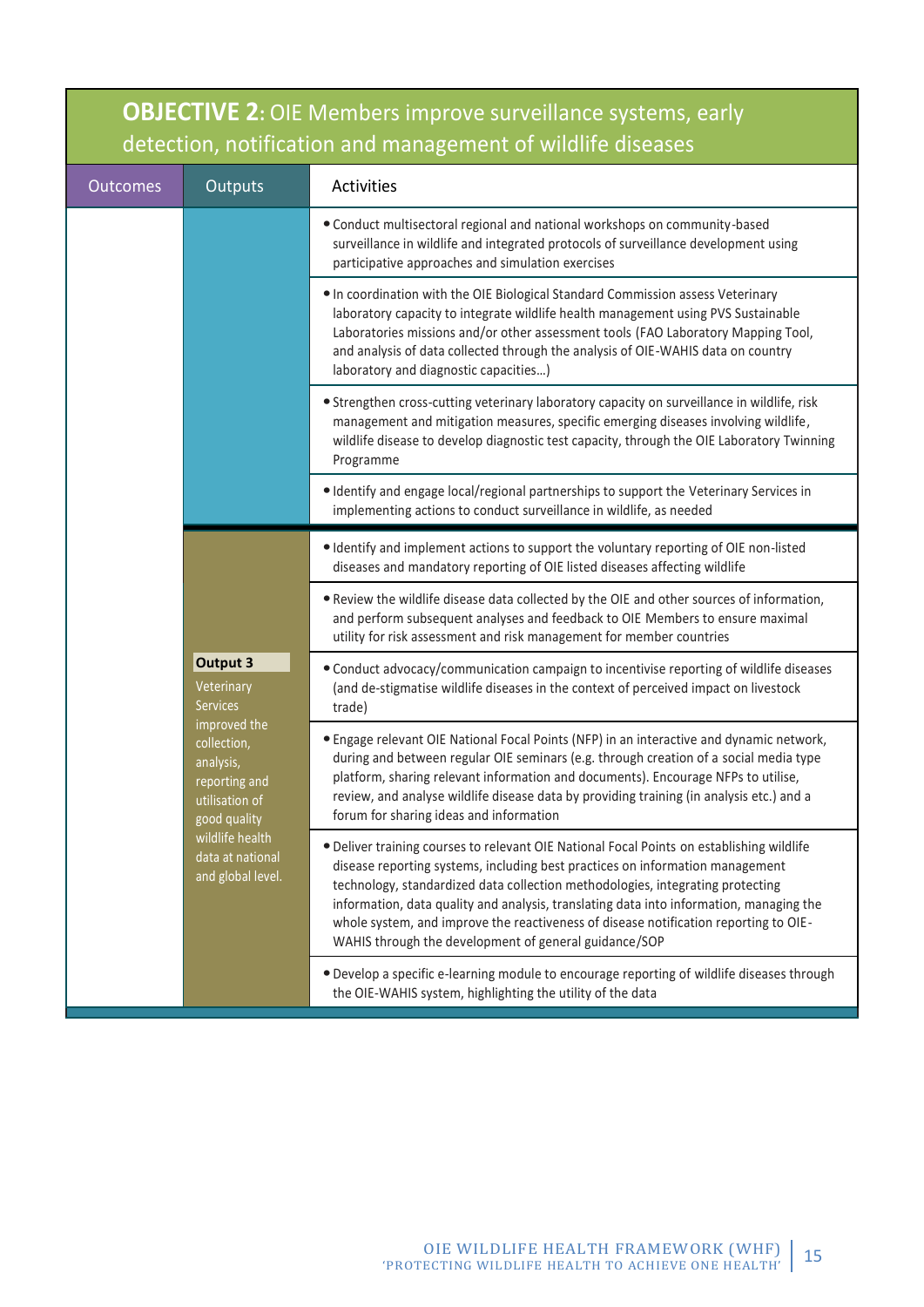| <b>OBJECTIVE 2:</b> OIE Members improve surveillance systems, early<br>detection, notification and management of wildlife diseases |                                                                                                                                                                             |                                                                                                                                                                                                                                                                                                                                                                                                                                                                                                              |  |  |
|------------------------------------------------------------------------------------------------------------------------------------|-----------------------------------------------------------------------------------------------------------------------------------------------------------------------------|--------------------------------------------------------------------------------------------------------------------------------------------------------------------------------------------------------------------------------------------------------------------------------------------------------------------------------------------------------------------------------------------------------------------------------------------------------------------------------------------------------------|--|--|
| <b>Outcomes</b>                                                                                                                    | <b>Outputs</b>                                                                                                                                                              | Activities                                                                                                                                                                                                                                                                                                                                                                                                                                                                                                   |  |  |
|                                                                                                                                    | Output 4<br>Guidelines,<br>standards and<br>risk reduction<br>strategies<br>integrating<br>wildlife health<br>issues are<br>reviewed and/or<br>developed                    | . Review existing OIE Standards and practical Guidelines to identify gaps and needs on<br>wildlife diseases, wildlife surveillance, risk assessment and risk management relevant to<br>spill-over events of pathogens between wildlife, domestic animals, and humans, and in<br>coordination with other international standard setting bodies                                                                                                                                                                |  |  |
| Political, policy<br>and scientific                                                                                                |                                                                                                                                                                             | • According to needs identified, and in coordination with the OIE Working Group on<br>Wildlife, and specialist Commissions, develop or update OIE Standards and guidelines on<br>wildlife surveillance, risk assessment and risk management relevant to spill-over events<br>of pathogens amongst wildlife, domestic animals, and humans through a multisectoral<br>ad hoc group, comprising conservation NGOs, socio-economic experts, academia, IUCN<br>experts                                            |  |  |
| environment<br>to allow<br>Veterinary<br>Services to                                                                               |                                                                                                                                                                             | · Disseminate new or updated OIE Standards and Guidelines, and support the<br>implementation by Veterinary Services through e-learning modules and sub-regional<br>multisectoral workshops                                                                                                                                                                                                                                                                                                                   |  |  |
| implement<br>wildlife health<br>monitoring and<br>management<br>promoted                                                           |                                                                                                                                                                             | . Through relevant PVS Pathway missions (Legislation), support Veterinary Services in<br>their regulatory activities related to wildlife surveillance systems, risk assessment and<br>risk management of spill-over events of pathogens amongst wildlife, domestic animals<br>and humans, managing wildlife diseases, while cooperating with other relevant<br>stakeholders (human health, wildlife/environment, law enforcement, education, and<br>research sectors)                                        |  |  |
|                                                                                                                                    |                                                                                                                                                                             | . Monitor the implementation of OIE international Standards, using the OIE Observatory<br>by collecting subsequent data sets linked to standards implementation, obstacles and<br>mitigation strategies                                                                                                                                                                                                                                                                                                      |  |  |
|                                                                                                                                    |                                                                                                                                                                             | . Develop an OIE procedure for defining an outbreak as an emerging disease in wildlife<br>with information on the epidemiology of the disease and the potential measures to<br>manage disease risks                                                                                                                                                                                                                                                                                                          |  |  |
|                                                                                                                                    | <b>Output 5</b>                                                                                                                                                             | • Comprehensively review the knowledge base and case studies on wildlife diseases<br>threatening wild species population, emerging zoonoses involving wildlife, using<br>information from wildlife surveillance networks, existing databases (IUCN, FAO<br>Forestry), lessons learned from current and past projects (PREDICT, EBO-SURSY) and<br>the expertise available amongst OIE Reference Centre on wildlife, NFP, the OIE Working<br>Group on Wildlife, and other sources of expertise as appropriate. |  |  |
| Awareness and<br>knowledge of<br>risk pathways<br>and best<br>practices in                                                         | Veterinary<br><b>Services</b><br>contributed and<br>have access to<br>new scientific<br>knowledge on<br>wildlife<br>surveillance,<br>wildlife diseases<br>and related risks | · Identify and update risk maps, including risk pathways, and potential hot spots for<br>wildlife diseases and emerging diseases to better target intervention areas at the<br>regional and national level, using new knowledge and existing databases (Mood<br>Project).                                                                                                                                                                                                                                    |  |  |
| wildlife health<br>management<br>increased                                                                                         |                                                                                                                                                                             | • Support scientific studies to identify emerging zoonotic pathogen reservoirs and better<br>understand mechanisms of transmission at the human-animal-ecosystem interface,<br>dynamic of pathogens within wildlife populations through the support of scientific<br>partners, Reference Centres on wildlife and wildlife surveillance networks                                                                                                                                                              |  |  |
|                                                                                                                                    |                                                                                                                                                                             | • Support socio-economic, anthropological and ethological studies on wildlife interactions<br>and perceptions by at-risk communities living at the human-animal-ecosystem interface                                                                                                                                                                                                                                                                                                                          |  |  |
|                                                                                                                                    |                                                                                                                                                                             | • Engage young veterinarians in MSc and PhD training or specialisation in wildlife health<br>management through a grant mechanism or joint funding with Reference Centres                                                                                                                                                                                                                                                                                                                                    |  |  |